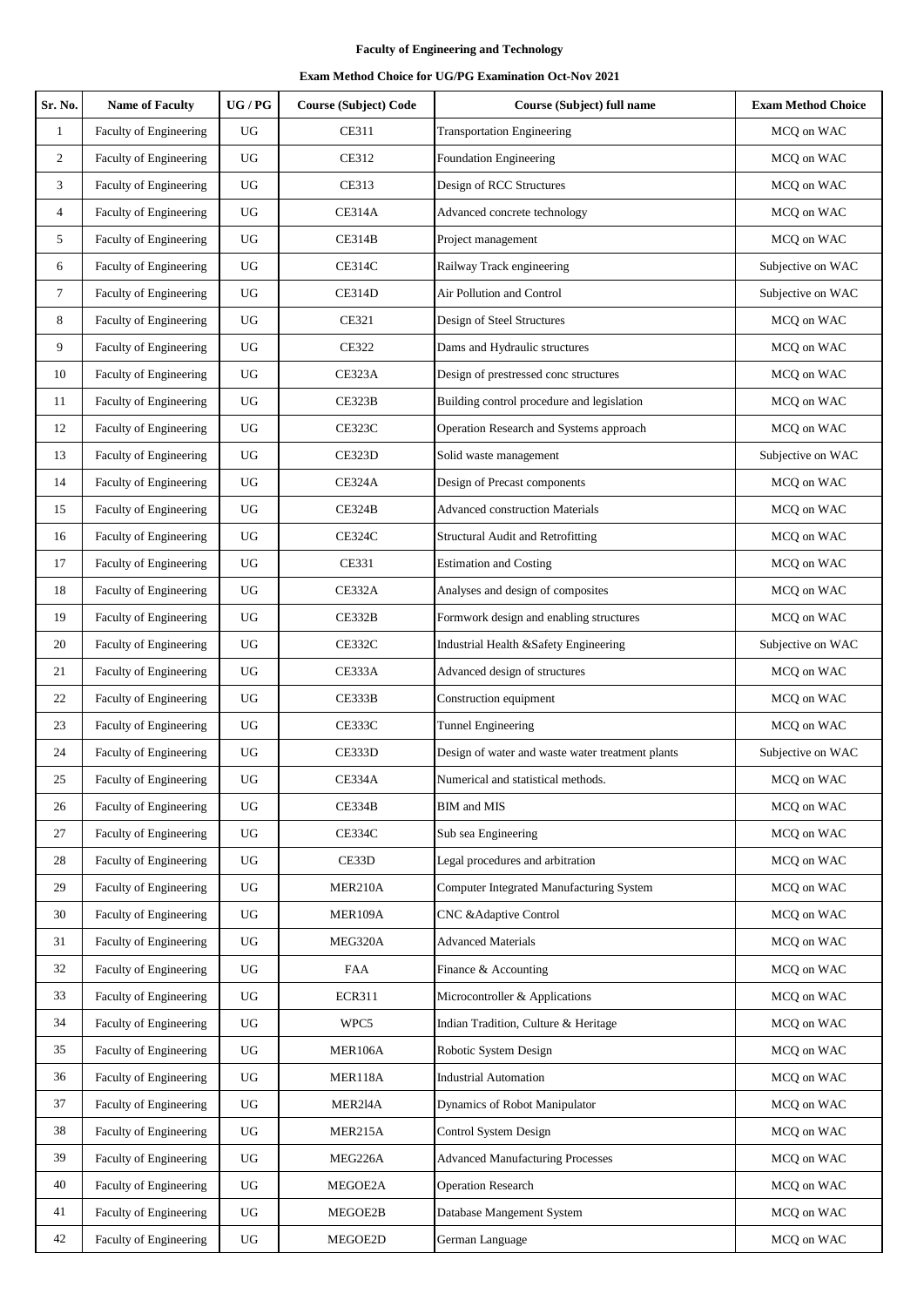| Sr. No. | <b>Name of Faculty</b>        | UG/PG       | <b>Course (Subject) Code</b> | Course (Subject) full name                      | <b>Exam Method Choice</b> |
|---------|-------------------------------|-------------|------------------------------|-------------------------------------------------|---------------------------|
| 43      | Faculty of Engineering        | UG          | MER117A                      | Artificial Intelligence                         | MCQ on WAC                |
| 44      | Faculty of Engineering        | UG          | MER213A                      | Robotic System Simulation                       | MCQ on WAC                |
| 45      | Faculty of Engineering        | $_{\rm UG}$ | MER119A                      | Medical & Micro Robotics                        | MCQ on WAC                |
| 46      | Faculty of Engineering        | UG          | <b>MER 132 A</b>             | <b>Additive Manufacturing</b>                   | MCQ on WAC                |
| 47      | Faculty of Engineering        | UG          | MER120A                      | Artificial Intelligence in maufacturing         | MCQ on WAC                |
| 48      | Faculty of Engineering        | <b>UG</b>   | MER121A                      | <b>Unmammed Aerial vehicle</b>                  | MCQ on WAC                |
| 49      | Faculty of Engineering        | $_{\rm UG}$ | MER122A                      | PLC & SCADA                                     | MCQ on WAC                |
| 50      | Faculty of Engineering        | $_{\rm UG}$ | EE312A/EE311A                | Switchgear and Protection                       | MCQ on WAC                |
| 51      | Faculty of Engineering        | UG          | EE312B/EE311B                | <b>Communication Protocols</b>                  | MCQ on WAC                |
| 52      | Faculty of Engineering        | UG          | EE311/EC312                  | <b>Power Electronics</b>                        | MCQ on WAC                |
| 53      | Faculty of Engineering        | UG          | OEE1                         | Automotive Electronics(Open Elective)           | MCQ on WAC                |
| 54      | Faculty of Engineering        | $_{\rm UG}$ | EC311                        | <b>Digital Signal Processing</b>                | MCQ on WAC                |
| 55      | Faculty of Engineering        | UG          | WPC701A                      | Indian Tradition, Culture and Heritage          | MCO on WAC                |
| 56      | Faculty of Engineering        | UG          | EE321                        | <b>Advanced Control Systems</b>                 | MCQ on WAC                |
| 57      | Faculty of Engineering        | UG          | <b>EE322A</b>                | <b>High Power Converters</b>                    | MCQ on WAC                |
| 58      | Faculty of Engineering        | $_{\rm UG}$ | EE322B                       | <b>Electrical Machine Design</b>                | MCQ on WAC                |
| 59      | Faculty of Engineering        | $_{\rm UG}$ | OEE2                         | Smart Grid Systems                              | MCQ on WAC                |
| 60      | Faculty of Engineering        | $_{\rm UG}$ | <b>FAC321</b>                | Finance and Costing                             | MCQ on WAC                |
| 61      | Faculty of Engineering        | $_{\rm UG}$ | EE331                        | <b>Advanced Electrical Machines</b>             | MCQ on WAC                |
| 62      | Faculty of Engineering        | UG          | EE332                        | Power System Operation and Control              | MCQ on WAC                |
| 63      | <b>Faculty of Engineering</b> | UG          | EE333A                       | Power Quality                                   | MCQ on WAC                |
| 64      | Faculty of Engineering        | UG          | EE333B                       | Renewable Energy Systems                        | MCQ on WAC                |
| 65      | <b>Faculty of Engineering</b> | $_{\rm UG}$ | OEE3                         | Mechatronics                                    | MCQ on WAC                |
| 66      | Faculty of Engineering        | UG          | WPC901A                      | Humanities - Ethical, moral and social sciences | MCQ on WAC                |
| 67      | Faculty of Engineering        | $_{\rm UG}$ | MEG217A                      | Turbo Machines                                  | MCQ on WAC                |
| 68      | <b>Faculty of Engineering</b> | UG          | MEG218A                      | Theory of Mechanisms and Machines               | MCQ on WAC                |
| 69      | Faculty of Engineering        | $_{\rm UG}$ | MEG319A                      | <b>Energy Engineering</b>                       | MCQ on WAC                |
| 70      | Faculty of Engineering        | UG          | FAC                          | Finance and Costing                             | MCQ on WAC                |
| 71      | Faculty of Engineering        | $_{\rm UG}$ | MEG328A                      | Dynamics of Machinery                           | MCQ on WAC                |
| 72      | Faculty of Engineering        | UG          | MEG230A                      | Finite Element Method                           | MCQ on WAC                |
| 73      | <b>Faculty of Engineering</b> | $_{\rm UG}$ | MEG331A                      | Refrigeration and Air Conditioning              | MCQ on WAC                |
| 74      | Faculty of Engineering        | $_{\rm UG}$ | MEG332A                      | <b>Computer Graphics</b>                        | MCQ on WAC                |
| 75      | Faculty of Engineering        | UG          | MEG434A                      | Vehicle Dynamics                                | MCQ on WAC                |
| 76      | Faculty of Engineering        | $_{\rm UG}$ | MEG435A                      | <b>Industrial Engineering</b>                   | MCQ on WAC                |
| 77      | Faculty of Engineering        | $_{\rm UG}$ | MEG437A                      | Product Design and Development                  | MCQ on WAC                |
| 78      | Faculty of Engineering        | $_{\rm UG}$ | MEG322A                      | Mechatronics                                    | MCQ on WAC                |
| 79      | Faculty of Engineering        | $_{\rm UG}$ | MEG323A                      | Heat Transfer                                   | MCQ on WAC                |
| 80      | Faculty of Engineering        | UG          | MEG324A                      | PE-II Mechanical Systems Design                 | MCQ on WAC                |
| 81      | Faculty of Engineering        | $_{\rm UG}$ | MEG325A                      | PE-II Automobile Technology                     | MCQ on WAC                |
| 82      | Faculty of Engineering        | UG          | MEGOE2C                      | OE-II (Data Structure and Analysis)             | MCQ on WAC                |
| 83      | Faculty of Engineering        | $_{\rm UG}$ | MEGOE2E                      | OE-II (Photography)                             | MCQ on WAC                |
| 84      | Faculty of Engineering        | $_{\rm UG}$ | MEG227A                      | Mechanical Engineering Software Lab-II          | MCQ on WAC                |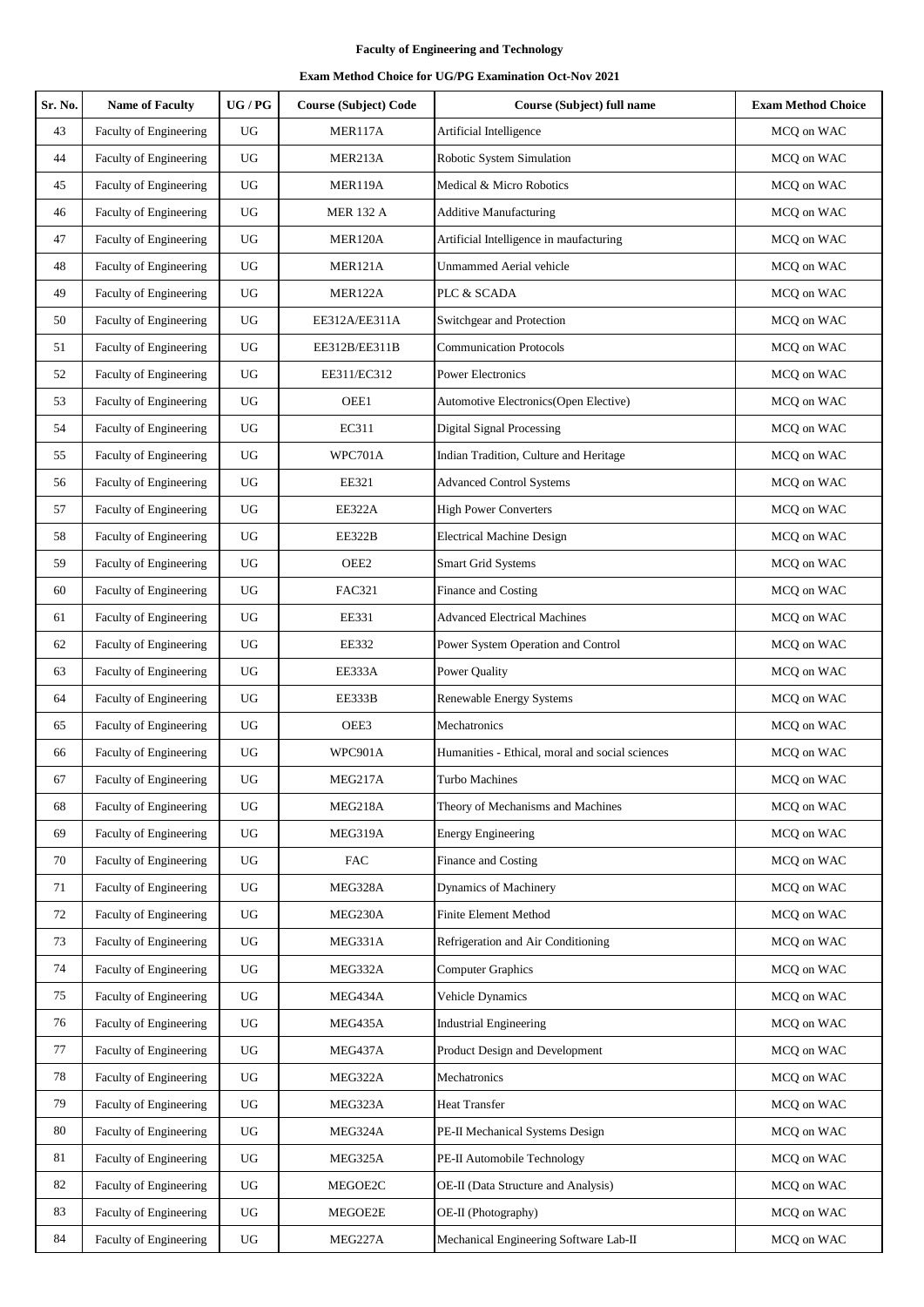| Sr. No. | <b>Name of Faculty</b>        | UG/PG            | <b>Course (Subject) Code</b> | Course (Subject) full name                                         | <b>Exam Method Choice</b> |
|---------|-------------------------------|------------------|------------------------------|--------------------------------------------------------------------|---------------------------|
| 85      | Faculty of Engineering        | UG               | CS311 (T7)                   | <b>Computer Networks</b>                                           | MCQ on WAC                |
| 86      | Faculty of Engineering        | UG               | CS312 (T7)                   | Database Management Systems                                        | MCQ on WAC                |
| 87      | Faculty of Engineering        | UG               | CS313 (T7)                   | Software Design and Modelling                                      | MCQ on WAC                |
| 88      | Faculty of Engineering        | UG               | CS314 (T7)                   | Theory of Computation                                              | MCQ on WAC                |
| 89      | Faculty of Engineering        | UG               | CS321 (T8)                   | Design and Analysis of Algorithms                                  | MCQ on WAC                |
| 90      | Faculty of Engineering        | UG               | CS322 (T8)                   | Data Warehousing and Data Mining                                   | MCQ on WAC                |
| 91      | Faculty of Engineering        | <b>UG</b>        | CS323 (T8)                   | <b>Information Security</b>                                        | MCQ on WAC                |
| 92      | Faculty of Engineering        | UG               | CS324 (T8)                   | <b>High Performance Computing</b>                                  | MCQ on WAC                |
| 93      | Faculty of Engineering        | UG               | CS331                        | <b>System Software and Compilers</b>                               | MCQ on WAC                |
| 94      | Faculty of Engineering        | $_{\rm UG}$      | CS332                        | Artificial Intelligence                                            | MCQ on WAC                |
| 95      | Faculty of Engineering        | UG               | CSP31A                       | Professional Elective I: Big data Analytics                        | MCQ on WAC                |
| 96      | Faculty of Engineering        | UG               | CSP33A                       | Professional Elective I: Wireless and Mobile Security (BK<br>only) | MCQ on WAC                |
| 97      | Faculty of Engineering        | UG               | CSP34A                       | Professional Elective I: Software Testing Quality Assurance        | MCQ on WAC                |
| 98      | Faculty of Engineering        | <b>UG</b>        | EC312                        | <b>Digital Communication</b>                                       | MCQ on WAC                |
| 99      | Faculty of Engineering        | UG               | EC313                        | System Programming and RTOS                                        | MCQ on WAC                |
| 100     | Faculty of Engineering        | <b>UG</b>        | EC314                        | <b>Computer Networks</b>                                           | MCQ on WAC                |
| 101     | Faculty of Engineering        | UG               | ECPE11                       | Electromagnetics                                                   | Subjective on WAC         |
| 102     | Faculty of Engineering        | $_{\rm UG}$      | ECPE13                       | FPGA & ASIC Design                                                 | MCQ on WAC                |
| 103     | Faculty of Engineering        | $_{\rm UG}$      | ECPE14                       | Maths for Artificial Intelligence                                  | MCQ on WAC                |
| 104     | Faculty of Engineering        | UG               | ECPE21                       | <b>Coding Techniques</b>                                           | MCQ on WAC                |
| 105     | Faculty of Engineering        | UG               | ECPE23                       | <b>Embedded Processors</b>                                         | MCQ on WAC                |
| 106     | Faculty of Engineering        | UG               | ECPE24                       | Fuzzy Logic and Graph Theory                                       | MCQ on WAC                |
| 107     | Faculty of Engineering        | UG               | ECOPE12                      | <b>Digital Image Processing</b>                                    | MCQ on WAC                |
| 108     | Faculty of Engineering        | $_{\rm UG}$      | ECOPE14                      | Mechatronics                                                       | MCQ on WAC                |
| 109     | Faculty of Engineering        | UG               | MERO107A                     | <b>Sensor Technology</b>                                           | MCQ on WAC                |
| 110     | Faculty of Engineering        | ${\rm U}{\rm G}$ | ECOCE12                      | Data Science                                                       | MCQ on WAC                |
| 111     | Faculty of Engineering        | $_{\rm UG}$      | ECPE15                       | Power Electronics                                                  | MCQ on WAC                |
| 112     | Faculty of Engineering        | $_{\rm UG}$      | ECPE25                       | Mechatronics                                                       | MCQ on WAC                |
| 113     | Faculty of Engineering        | $_{\rm UG}$      | ECOPE11                      | Electromagnetics                                                   | Subjective on WAC         |
| 114     | <b>Faculty of Engineering</b> | UG               | ECOPE13                      | <b>Embedded Processors</b>                                         | MCQ on WAC                |
| 115     | <b>Faculty of Engineering</b> | $_{\rm UG}$      | ECOCE11                      | <b>Python Programming</b>                                          | MCQ on WAC                |
| 116     | Faculty of Engineering        | UG               | ECOCE13                      | Java Programming                                                   | MCQ on WAC                |
| 117     | Faculty of Engineering        | $_{\rm UG}$      | EC234                        | Microcontrollers                                                   | MCQ on WAC                |
| 118     | Faculty of Engineering        | <b>UG</b>        | ECPE31                       | Antenna Design                                                     | MCQ on WAC                |
| 119     | Faculty of Engineering        | $_{\rm UG}$      | ECPE33                       | CMOS Digital VLSI Design                                           | MCQ on WAC                |
| 120     | Faculty of Engineering        | $_{\rm UG}$      | ECPE34                       | <b>Optimization Techniques</b>                                     | MCQ on WAC                |
| 121     | Faculty of Engineering        | $_{\rm UG}$      | ECPE41                       | Wireless Communication                                             | MCQ on WAC                |
| 122     | Faculty of Engineering        | UG               | ECPE43                       | Electronic Product Design                                          | MCQ on WAC                |
| 123     | Faculty of Engineering        | UG               | ECPE44                       | Machine Learning                                                   | MCQ on WAC                |
| 124     | Faculty of Engineering        | UG               | ECOPE32                      | <b>Computer Vision</b>                                             | MCQ on WAC                |
| 125     | Faculty of Engineering        | UG               | ECOPE45                      | <b>Industrial Automation</b>                                       | MCQ on WAC                |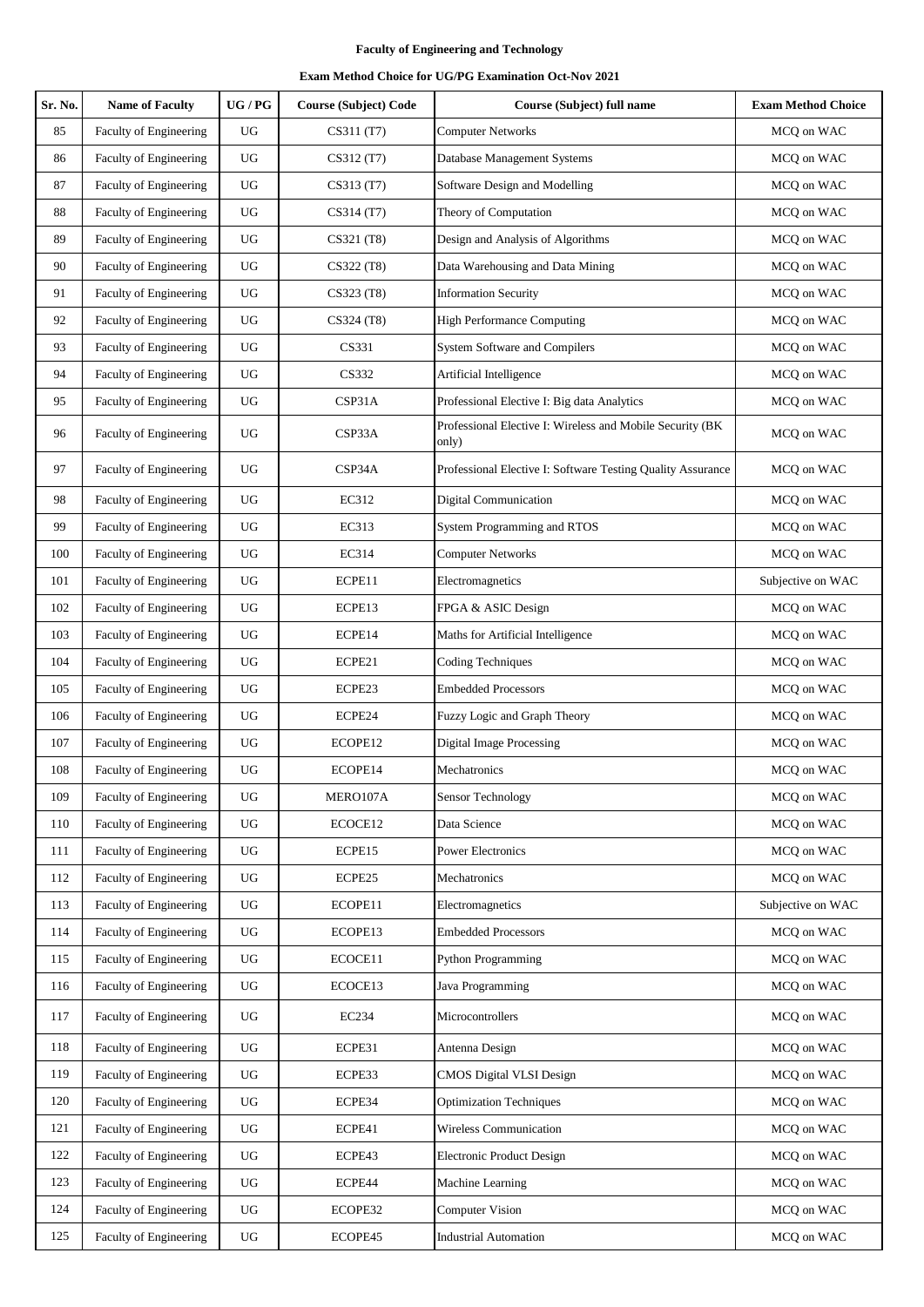| Sr. No. | <b>Name of Faculty</b>        | UG/PG            | <b>Course (Subject) Code</b> | <b>Course (Subject) full name</b>                                 | <b>Exam Method Choice</b> |
|---------|-------------------------------|------------------|------------------------------|-------------------------------------------------------------------|---------------------------|
| 126     | Faculty of Engineering        | UG               | ECOPE54                      | <b>Artificial Neural Network</b>                                  | Subjective on WAC         |
| 127     | Faculty of Engineering        | UG               | ECOPE512                     | Wireless Sensor Network                                           | Subjective on WAC         |
| 128     | <b>Faculty of Engineering</b> | UG               | ECOPE44                      | Machine Learning                                                  | MCQ on WAC                |
| 129     | Faculty of Engineering        | UG               | ECPE45                       | <b>Industrial Automation</b>                                      | MCQ on WAC                |
| 130     | Faculty of Engineering        | UG               | WPC6/WPC901A                 | Humanities: Ethical, Moral and Social Sciences                    | MCQ on WAC                |
| 131     | Faculty of Engineering        | UG               | ES311                        | Numerical and Statistical Methods                                 | MCQ on WAC                |
| 132     | Faculty of Engineering        | UG               | PO311                        | Process Instrumentation and Control                               | MCQ on WAC                |
| 133     | Faculty of Engineering        | UG               | PO312                        | Polymer Processing Operations - I                                 | MCQ on WAC                |
| 134     | Faculty of Engineering        | UG               | PO313                        | Polymer Additives and Compounding                                 | MCQ on WAC                |
| 135     | Faculty of Engineering        | UG               | PO314                        | Polymer Testing and Characterization                              | MCQ on WAC                |
| 136     | <b>Faculty of Engineering</b> | UG               | PO321                        | Polymer Processing Operations -II                                 | MCQ on WAC                |
| 137     | Faculty of Engineering        | UG               | PO322                        | Polymer Multiphase Systems                                        | MCQ-Objective             |
| 138     | Faculty of Engineering        | UG               | PO323                        | Mass Transfer in Polymer Manufacturing                            | MCQ on WAC                |
| 139     | <b>Faculty of Engineering</b> | UG               | PO324                        | Polymer and Environment                                           | MCQ on WAC                |
| 140     | Faculty of Engineering        | UG               | PO332                        | Mold and Die Design                                               | Subjective on WAC         |
| 141     | Faculty of Engineering        | UG               | PO333                        | Polymer Processing and Product Design                             | Subjective on WAC         |
| 142     | Faculty of Engineering        | UG               | PO334                        | Professional Elective I* Elastomer Technology-I                   | MCQ on WAC                |
| 143     | Faculty of Engineering        | UG               | PE311                        | <b>Numerical Methods</b>                                          | Subjective on WAC         |
| 144     | Faculty of Engineering        | UG               | PE312                        | Petroleum Geology II                                              | MCQ on WAC                |
| 145     | Faculty of Engineering        | UG               | PE313                        | Well Test Analysis and Interpretation                             | MCQ on WAC                |
| 146     | Faculty of Engineering        | UG               | PE314                        | Artificial Lift and Stimulation Techniques                        | MCQ on WAC                |
| 147     | Faculty of Engineering        | UG               | PE315                        | Secondary Recovery                                                | MCQ on WAC                |
| 148     | Faculty of Engineering        | UG               | PE321                        | Petroleum Exploration                                             | MCQ on WAC                |
| 149     | Faculty of Engineering        | UG               | PE322                        | Well Design and Engineering                                       | MCQ on WAC                |
| 150     | <b>Faculty of Engineering</b> | UG               | PE323                        | <b>Enhanced Oil Recovery</b>                                      | MCQ on WAC                |
| 151     | Faculty of Engineering        | UG               | PE324                        | Petroleum Finance and Economics                                   | MCQ on WAC                |
| 152     | Faculty of Engineering        | UG               | <b>PE325</b>                 | Well Stimulation and Workover                                     | MCQ on WAC                |
| 153     | Faculty of Engineering        | UG               | PE326                        | Natural Gas Technology                                            | MCQ on WAC                |
| 154     | Faculty of Engineering        | UG               | PE331                        | Formation Evaluation                                              | MCQ on WAC                |
| 155     | Faculty of Engineering        | UG               | <b>PE332</b>                 | Surface Production Facilities and Engineering                     | MCQ on WAC                |
| 156     | Faculty of Engineering        | UG               | <b>PE333C</b>                | Professional Ele I - Mud and Cementation Engineering              | MCO on WAC                |
| 157     | Faculty of Engineering        | UG               | PE333D                       | Professional Ele I - Production Enanhancement and<br>Optimization | MCQ on WAC                |
| 158     | Faculty of Engineering        | UG               | PE333E                       | Professional Ele I - Environmental Engineering                    | MCQ on WAC                |
| 159     | Faculty of Engineering        | $_{\rm UG}$      | CSO33K                       | Open Ele I - Data Sciencce for Engineers                          | MCQ on WAC                |
| 160     | Faculty of Engineering        | $_{\rm UG}$      | CH311                        | Numerical Methods in Chemical Engg.                               | MCQ on WAC                |
| 161     | Faculty of Engineering        | UG               | CH312                        | Mass Transfer-I                                                   | MCQ on WAC                |
| 162     | Faculty of Engineering        | UG               | CH313                        | <b>Transport Phenomena</b>                                        | MCQ on WAC                |
| 163     | <b>Faculty of Engineering</b> | ${\rm U}{\rm G}$ | CH314                        | <b>Environmental Engineering</b>                                  | MCQ on WAC                |
| 164     | Faculty of Engineering        | UG               | OEPE5                        | HSE in Oil & Gas                                                  | MCQ on WAC                |
| 165     | Faculty of Engineering        | UG               | OPOE2                        | Polymer waste management                                          | MCQ on WAC                |
| 166     | Faculty of Engineering        | UG               | OCH <sub>2</sub>             | Piping Design and Engg.                                           | MCQ on WAC                |
| 167     | <b>Faculty of Engineering</b> | UG               | OCH <sub>3</sub>             | <b>Energy Engg</b>                                                | MCQ on WAC                |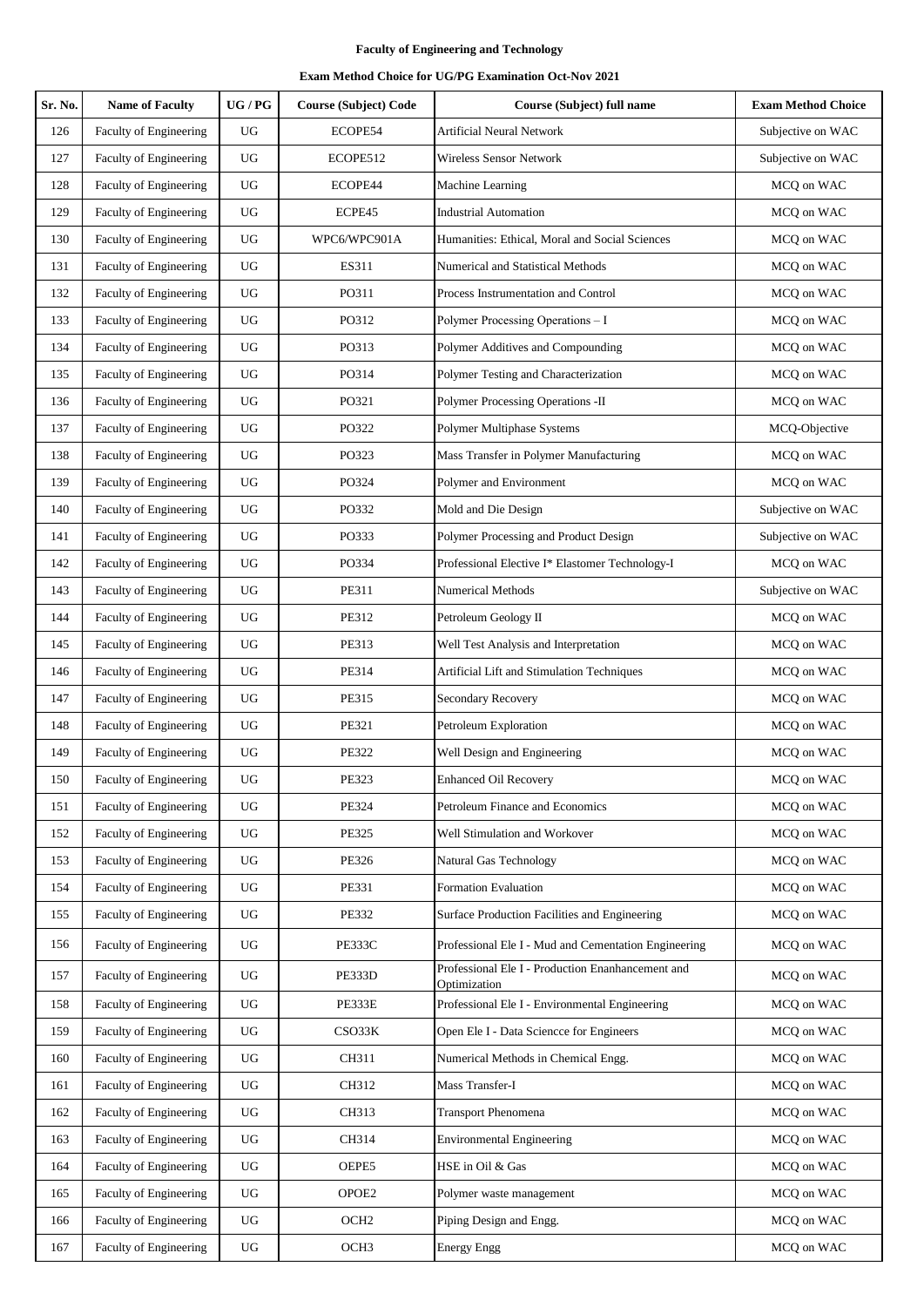| Sr. No. | <b>Name of Faculty</b>        | $\,$ UG / PG     | <b>Course (Subject) Code</b> | Course (Subject) full name                                              | <b>Exam Method Choice</b> |
|---------|-------------------------------|------------------|------------------------------|-------------------------------------------------------------------------|---------------------------|
| 168     | Faculty of Engineering        | <b>UG</b>        | ES312                        | Statistics and Probability                                              | MCQ on WAC                |
| 169     | Faculty of Engineering        | $_{\rm UG}$      | CH321                        | Mass Transfer-II                                                        | MCQ on WAC                |
| 170     | Faculty of Engineering        | <b>UG</b>        | CH322                        | Process Equipment Design                                                | MCQ on WAC                |
| 171     | Faculty of Engineering        | ${\rm U}{\rm G}$ | CH323                        | Chemical Reaction Engineering-II                                        | MCQ on WAC                |
| 172     | Faculty of Engineering        | $_{\rm UG}$      | CH324A                       | Professional Elective-I Introduction to Computational Fluid<br>Dynamics | MCQ on WAC                |
| 173     | Faculty of Engineering        | UG               | CH324B                       | Professional Elective-I<br><b>Refinery Operations</b>                   | MCQ on WAC                |
| 174     | Faculty of Engineering        | UG               | CH324C                       | Professional Elective-I<br>Introduction to Cell Biology                 | MCQ on WAC                |
| 175     | Faculty of Engineering        | $_{\rm UG}$      | CH324D                       | Professional Elective-I<br>Process Modelling and Simulation             | MCQ on WAC                |
| 176     | <b>Faculty of Engineering</b> | UG               | CH331                        | Plant Design and Economics                                              | MCQ on WAC                |
| 177     | Faculty of Engineering        | UG               | CH332                        | Process Dynamics and Control                                            | MCQ on WAC                |
| 178     | Faculty of Engineering        | UG               | CH333                        | Process Safety and Management                                           | MCQ on WAC                |
| 179     | Faculty of Engineering        | UG               | CH334A                       | Professional Elective-II CFD Applications in Chemical<br>Engineering-I  | MCQ on WAC                |
| 180     | Faculty of Engineering        | UG               | <b>CH334C</b>                | Professional Elective-II<br><b>BIOCATALYSIS</b>                         | MCQ on WAC                |
| 181     | Faculty of Engineering        | UG               | <b>CH334B</b>                | Professional Elective-II<br>PETROCHEMICAL PROCESSES                     | MCQ on WAC                |
| 182     | Faculty of Engineering        | UG               | <b>CH334D</b>                | Professional Elective-II Principles of Process Plant<br>Simulation-I    | MCQ on WAC                |
| 183     | Faculty of Engineering        | $_{\rm UG}$      | CSP41B                       | PE2 : Advances in Machine Learning                                      | MCQ on WAC                |
| 184     | Faculty of Engineering        | $_{\rm UG}$      | CSP43B                       | PE2: Digital Forensics and cyber laws                                   | MCQ on WAC                |
| 185     | Faculty of Engineering        | $_{\rm UG}$      | CSP44B                       | PE2 : User Interface- User Experience Design                            | MCQ on WAC                |
| 186     | Faculty of Engineering        | UG               | CSP41C                       | PE3:Cognitive Computing & Natural Language Processing                   | MCQ on WAC                |
| 187     | Faculty of Engineering        | <b>UG</b>        | CSP42C                       | PE3:Cloud Computing                                                     | MCQ on WAC                |
| 188     | <b>Faculty of Engineering</b> | UG               | CSP43C                       | PE3: Security and Privacy in Social Media                               | MCQ on WAC                |
| 189     | Faculty of Engineering        | $_{\rm UG}$      | CSP44C                       | PE3: Software Project Management                                        | MCQ on WAC                |
| 190     | Faculty of Engineering        | UG               | CSP43D                       | PE4 : Information Security and Management                               | MCQ on WAC                |
| 191     | Faculty of Engineering        | UG               | CSP41D                       | PE4 : Deep Learning                                                     | MCQ on WAC                |
| 192     | Faculty of Engineering        | $_{\rm UG}$      | CSP44D                       | PE4: Software Architectures and Design Patterns                         | MCQ on WAC                |
| 193     | Faculty of Engineering        | UG               | MER127A                      | Data Structures and Algorithm                                           | MCQ on WAC                |
| 194     | Faculty of Engineering        | UG               | MER128A                      | Machine Vision System                                                   | MCQ on WAC                |
| 195     | Faculty of Engineering        | UG               | MER131A                      | <b>Underwater Robotics</b>                                              | MCQ on WAC                |
| 196     | Faculty of Engineering        | UG               | MER132A                      | <b>IOT</b> and Data Analytics                                           | MCO on WAC                |
| 197     | Faculty of Engineering        | $_{\rm UG}$      | MER133A                      | Machine Learning                                                        | MCQ on WAC                |
| 198     | Faculty of Engineering        | UG               | ECOPE63                      | <b>Automotive Electronics</b>                                           | MCQ on WAC                |
| 199     | Faculty of Engineering        | $_{\rm UG}$      | OEE7                         | E-Vehicular Engg.                                                       | MCQ on WAC                |
| 200     | Faculty of Engineering        | UG               | ECOPE42                      | <b>Pattern Recognition</b>                                              | MCQ on WAC                |
| 201     | Faculty of Engineering        | UG               | EE421A                       | Professional Elective - VI - Internet of Things                         | MCQ on WAC                |
| 202     | Faculty of Engineering        | UG               | EE421B                       | Professional Elective - VI - Sustainable Renewable Energy<br>Systems    | MCQ on WAC                |
| 203     | Faculty of Engineering        | UG               | OEE5                         | Open Elective - V Energy Management and Audit                           | MCQ on WAC                |
| 204     | Faculty of Engineering        | UG               | OEE6                         | Open Elective - VI Optimization Techniques                              | MCQ on WAC                |
| 205     | Faculty of Engineering        | UG               | EE411A                       | Professional Elective - IV - Robotics and Automation                    | MCQ on WAC                |
| 206     | Faculty of Engineering        | UG               | <b>EE411B</b>                | Professional Elective - IV - HVDC and FACTS                             | MCQ on WAC                |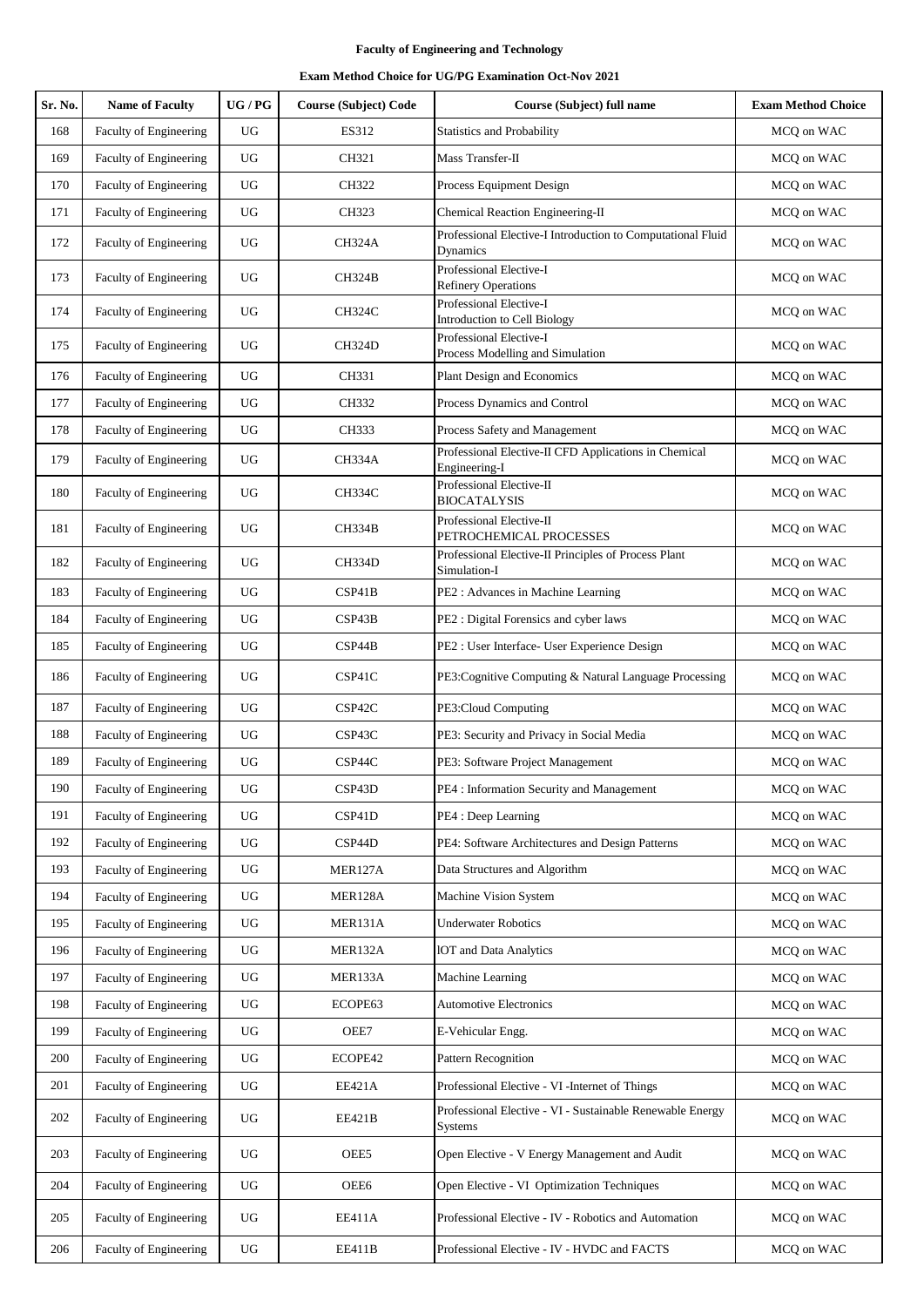| Sr. No. | <b>Name of Faculty</b>        | $UG/PG$          | <b>Course (Subject) Code</b> | Course (Subject) full name                                      | <b>Exam Method Choice</b> |
|---------|-------------------------------|------------------|------------------------------|-----------------------------------------------------------------|---------------------------|
| 207     | Faculty of Engineering        | UG               | <b>EE412A</b>                | Professional Elective - V - AI and ML                           | MCQ on WAC                |
| 208     | Faculty of Engineering        | UG               | EE412B                       | Professional Elective - V - Electric Trasportation Systems      | MCQ on WAC                |
| 209     | Faculty of Engineering        | UG               | OEE4                         | Open Elective - IV - PLC and SCADA Systems                      | MCQ on WAC                |
| 210     | Faculty of Engineering        | <b>UG</b>        | MEG441A                      | Tribology & Surface Engineering                                 | MCQ on WAC                |
| 211     | Faculty of Engineering        | UG               | MEG442A                      | Cryogenic Engineering                                           | MCQ on WAC                |
| 212     | Faculty of Engineering        | <b>UG</b>        | MEG443A                      | <b>Optimization Techniques</b>                                  | MCQ on WAC                |
| 213     | Faculty of Engineering        | $_{\rm UG}$      | MEG444A                      | Product Life Cycle Management                                   | MCQ on WAC                |
| 214     | Faculty of Engineering        | $_{\rm UG}$      | MEG345A                      | Mechanical System Modeling & Simulation                         | MCQ on WAC                |
| 215     | Faculty of Engineering        | $_{\rm UG}$      | MEG246A                      | Thermo-fluid System Design                                      | MCQ on WAC                |
| 216     | Faculty of Engineering        | $_{\rm UG}$      | MEG347A                      | <b>Computational Fluid Dynamics</b>                             | MCQ on WAC                |
| 217     | <b>Faculty of Engineering</b> | UG               | MEG448A                      | Additive and Digital Manufacturing                              | MCQ on WAC                |
| 218     | Faculty of Engineering        | UG               | MEGOE3E                      | <b>Biomedical Engineering</b>                                   | MCQ on WAC                |
| 219     | Faculty of Engineering        | UG               | <b>MEGOEIIIA</b>             | <b>Introduction to Advanced Materials</b>                       | MCQ on WAC                |
| 220     | Faculty of Engineering        | $_{\rm UG}$      | CS033F                       | Introduction to Artificial Intelligence                         | MCQ on WAC                |
| 221     | Faculty of Engineering        | <b>UG</b>        | <b>MEGOEIVA</b>              | Green Engineering                                               | MCQ on WAC                |
| 222     | Faculty of Engineering        | UG               | CSO42G                       | Python for Engineers                                            | MCQ on WAC                |
| 223     | Faculty of Engineering        | <b>UG</b>        | MEGOE3C                      | <b>Biomedical Engineering</b>                                   | MCQ on WAC                |
| 224     | Faculty of Engineering        | $_{\rm UG}$      | MEGOE3D                      | <b>Introduction to Advanced Materials</b>                       | MCQ on WAC                |
| 225     | Faculty of Engineering        | UG               | CE411C                       | Pavement maintanace and Management systems (Regular)            | MCQ on WAC                |
| 226     | Faculty of Engineering        | ${\rm U}{\rm G}$ | CE423A                       | <b>Advanced Foundation (Backlog)</b>                            | MCQ on WAC                |
| 227     | Faculty of Engineering        | <b>UG</b>        | CE412D                       | GIS and Remote sensing                                          | MCQ on WAC                |
| 228     | Faculty of Engineering        | UG               | <b>UPS2007A</b>              | Scientific Studies of Mind, Matter, Spirit and<br>Consciousness | Subjective on WAC         |
| 229     | Faculty of Engineering        | $_{\rm UG}$      | CE412B                       | Valuation                                                       | MCQ on WAC                |
| 230     | Faculty of Engineering        | $_{\rm UG}$      | <b>CE414</b>                 | Strategic Planning and Entrepreneurship                         | MCQ on WAC                |
| 231     | Faculty of Engineering        | $_{\rm UG}$      | <b>CE411A</b>                | <b>Structural Dynamics</b>                                      | Subjective on WAC         |
| 232     | Faculty of Engineering        | $_{\rm UG}$      | <b>CE412A</b>                | Ferrocement Design and Technology                               | MCQ on WAC                |
| 233     | <b>Faculty of Engineering</b> | $_{\rm UG}$      | CE421B                       | Construction claims and Dispute Resolution                      | MCQ on WAC                |
| 234     | Faculty of Engineering        | $_{\rm UG}$      | CE432B                       | HRD & HRM in Construction Projects                              | MCQ on WAC                |
| 235     | Faculty of Engineering        | $_{\rm UG}$      | CE422B                       | Advanced construction techniques (Backlog)                      | MCQ on WAC                |
| 236     | Faculty of Engineering        | ${\rm U}{\rm G}$ | CE412C                       | Docks and Harbors                                               | MCQ on WAC                |
| 237     | Faculty of Engineering        | <b>UG</b>        | <b>CE421C</b>                | Airport Planning and Maintenace                                 | MCQ on WAC                |
| 238     | Faculty of Engineering        | ${\rm U}{\rm G}$ | <b>CE411D</b>                | Environmental Assessment Methods and Legislation                | MCQ on WAC                |
| 239     | Faculty of Engineering        | $_{\rm UG}$      | CE422D                       | Setting out of Civil Engineering works                          | MCQ on WAC                |
| 240     | Faculty of Engineering        | $_{\rm UG}$      | CE411B                       | TQM & ERP in Construction                                       | MCQ on WAC                |
| 241     | Faculty of Engineering        | $_{\rm UG}$      | CE423B                       | <b>Tenders and Contracts</b>                                    | MCQ on WAC                |
| 242     | Faculty of Engineering        | $_{\rm UG}$      | CE432C                       | <b>Intelligent Transport System</b>                             | Subjective on WAC         |
| 243     | Faculty of Engineering        | $_{\rm UG}$      | MEG221A                      | Design of Transmission Systems                                  | MCQ on WAC                |
| 244     | Faculty of Engineering        | $_{\rm UG}$      | MEG229A                      | Numerical Methods                                               | MCQ on WAC                |
| 245     | Faculty of Engineering        | $_{\rm UG}$      | MEG436A                      | <b>Industrial Robotics</b>                                      | MCQ on WAC                |
| 246     | Faculty of Engineering        | ${\rm U}{\rm G}$ | PE411                        | Leadership and Project Management                               | MCQ on WAC                |
| 247     | Faculty of Engineering        | UG               | PE412B                       | Oil and Gas Field Development                                   | MCQ on WAC                |
| 248     | Faculty of Engineering        | ${\rm U}{\rm G}$ | PE412C                       | Well Control                                                    | MCQ on WAC                |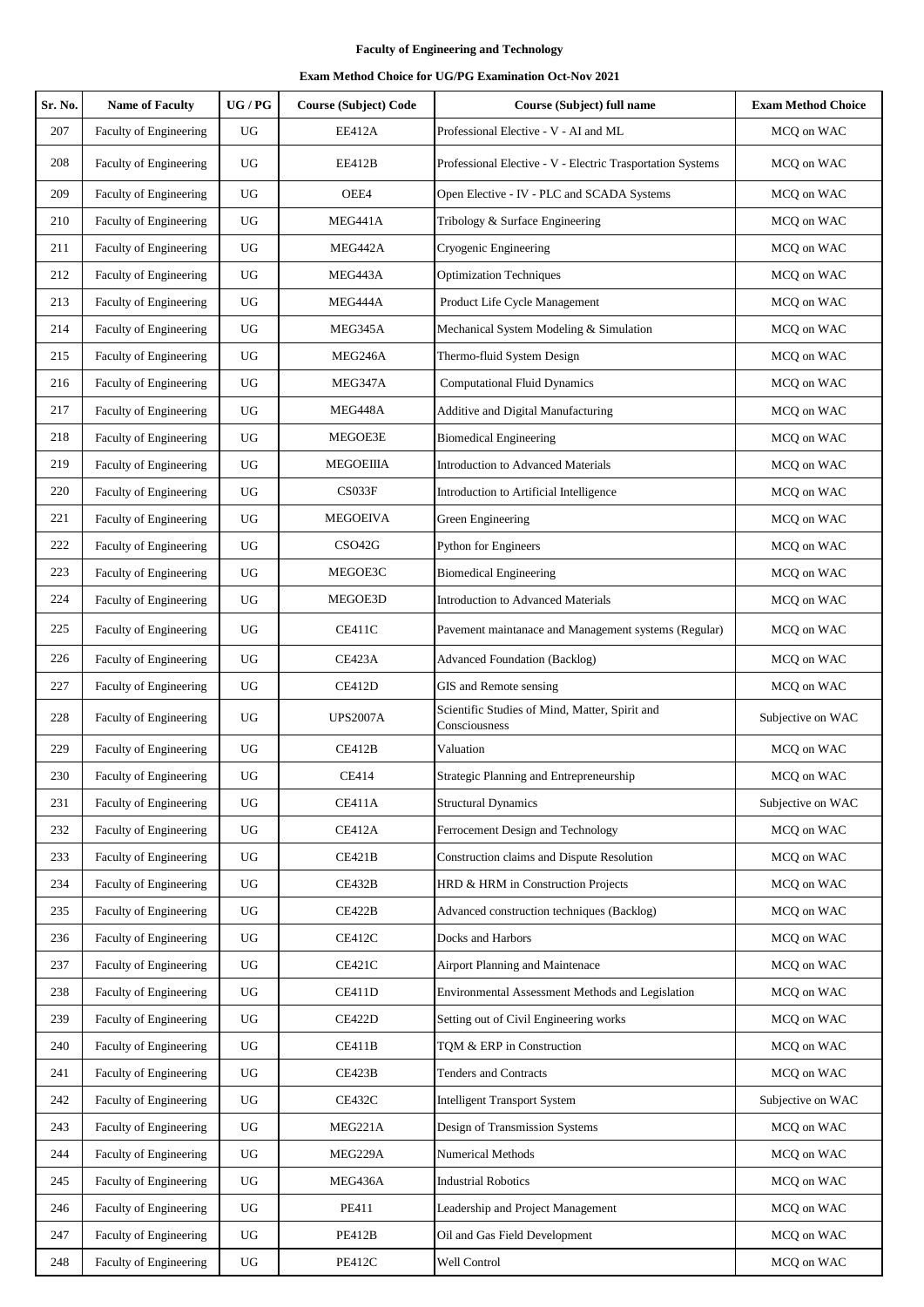| Sr. No. | <b>Name of Faculty</b>        | UG/PG            | <b>Course (Subject) Code</b> | Course (Subject) full name                         | <b>Exam Method Choice</b> |
|---------|-------------------------------|------------------|------------------------------|----------------------------------------------------|---------------------------|
| 249     | Faculty of Engineering        | UG               | <b>PE414B</b>                | Reservoir Simulation and Modelling                 | MCQ on WAC                |
| 250     | Faculty of Engineering        | UG               | <b>PE414C</b>                | <b>Advanced Drilling Practices</b>                 | MCQ on WAC                |
| 251     | Faculty of Engineering        | UG               | <b>PE414D</b>                | Flow Assurance                                     | MCQ on WAC                |
| 252     | Faculty of Engineering        | UG               | OCH <sub>5</sub>             | Refining and Petrochemical Technology              | MCQ on WAC                |
| 253     | Faculty of Engineering        | UG               | CSO43E                       | Introduction to Python Programming                 | MCQ on WAC                |
| 254     | <b>Faculty of Engineering</b> | ${\rm U}{\rm G}$ | PE412D                       | Well Completions and Services                      | Subjective on WAC         |
| 255     | Faculty of Engineering        | UG               | OCH <sub>2</sub>             | Piping Design and Engineering                      | Subjective on WAC         |
| 256     | Faculty of Engineering        | UG               | OEPE5                        | HSE in Oil and Gas                                 | Subjective on WAC         |
| 257     | Faculty of Engineering        | UG               | <b>PE422F</b>                | Logistic and Supply Chain Management               | MCQ on WAC                |
| 258     | Faculty of Engineering        | UG               | <b>PE422C</b>                | Horizontal and Multilateral Wells                  | MCQ on WAC                |
| 259     | <b>Faculty of Engineering</b> | UG               | <b>PE422D</b>                | Multiphase Flow Theory and Practices               | MCQ on WAC                |
| 260     | Faculty of Engineering        | UG               | OCH7                         | Health, Safety and Environment                     | MCQ on WAC                |
| 261     | <b>Faculty of Engineering</b> | UG               | OEPE3                        | Non Conventional Hydrocarbon Resources             | MCQ on WAC                |
| 262     | Faculty of Engineering        | UG               | <b>CHE2003A</b>              | Momentum Transfer (Rg)                             | MCQ on WAC                |
| 263     | Faculty of Engineering        | UG               | <b>CHE2001A</b>              | Mechanics of Material (Rg)                         | MCQ on WAC                |
| 264     | Faculty of Engineering        | UG               | <b>CHE2002A</b>              | Chemical Technology-I (Rg)                         | MCQ on WAC                |
| 265     | Faculty of Engineering        | UG               | <b>UCH2002A</b>              | Inorganic and organic chemistry (Rg)               | MCQ on WAC                |
| 266     | Faculty of Engineering        | <b>UG</b>        | SCI210A                      | Inorganic Chemistry and Catalysis (Bk)             | MCQ on WAC                |
| 267     | Faculty of Engineering        | UG               | CHE201A                      | Chemical Technology (Bk)                           | MCQ on WAC                |
| 268     | Faculty of Engineering        | UG               | CHE202A                      | Mechanics of Materials (Bk)                        | MCQ on WAC                |
| 269     | Faculty of Engineering        | UG               | CHE203A                      | Material and Energy Balance Calculations (Bk)      | MCQ on WAC                |
| 270     | Faculty of Engineering        | UG               |                              | Advanced Calculus and Transform Techniques (Rg)    | MCQ on WAC                |
| 271     | Faculty of Engineering        | UG               | CHE2004A                     | Mass Transfer-I (Rg)                               | MCQ on WAC                |
| 272     | Faculty of Engineering        | UG               | <b>CHE2005A</b>              | Mechanical Operations in Chemical Engineering (Rg) | MCQ on WAC                |
| 273     | <b>Faculty of Engineering</b> | UG               | <b>CHE2006A</b>              | Chemical Engineering Thermodynamics-I (Rg)         | MCO on WAC                |
| 274     | <b>Faculty of Engineering</b> | UG               | <b>CHE2007A</b>              | Material and Energy Balance Calculations (Rg)      | MCQ on WAC                |
| 275     | Faculty of Engineering        | UG               | CHE205A                      | Fluid Mechanics (Bk)                               | MCQ on WAC                |
| 276     | <b>Faculty of Engineering</b> | UG               | CHE206A                      | Mechanical Operations (Bk)                         | MCO on WAC                |
| 277     | Faculty of Engineering        | UG               | CHE207A                      | Engineering Thermodynamics (Bk)                    | MCQ on WAC                |
| 278     | Faculty of Engineering        | UG               |                              | Probability and Statistics (Rg)                    | MCQ on WAC                |
| 279     | Faculty of Engineering        | UG               | <b>CHE2008A</b>              | Chemical Technology-II (Rg)                        | MCO on WAC                |
| 280     | Faculty of Engineering        | UG               | <b>CHE2009A</b>              | Process Heat Transfer (Rg)                         | MCQ on WAC                |
| 281     | Faculty of Engineering        | UG               | <b>CHE2010A</b>              | Chemical Reaction Engineering-I (Rg)               | MCQ on WAC                |
| 282     | Faculty of Engineering        | UG               | SCI205A                      | Mathematics-III (Bk)                               | MCQ on WAC                |
| 283     | <b>Faculty of Engineering</b> | UG               | CHE208A                      | Heat Transfer (Bk)                                 | MCQ on WAC                |
| 284     | Faculty of Engineering        | UG               | CHE209A                      | Chemical Engineering Thermodynamics (Bk)           | MCQ on WAC                |
| 285     | Faculty of Engineering        | UG               | CHE210A                      | Process Instrumentation                            | MCQ on WAC                |
| 286     | Faculty of Engineering        | UG               | CHE211A                      | <b>Chemical Reaction Engineering</b>               | MCQ on WAC                |
| 287     | Faculty of Engineering        | UG               | <b>CVE2002A</b>              | Fluid Mechanics (Regular)                          | MCQ on WAC                |
| 288     | Faculty of Engineering        | UG               | CVE201A                      | Surveying (Backlog)                                | MCQ on WAC                |
| 289     | Faculty of Engineering        | UG               | CVE202A                      | Strength of Materials (Backlog)                    | MCQ on WAC                |
| 290     | Faculty of Engineering        | UG               | CVE203A                      | Building Design and Drawing (Backlog)              | MCQ on WAC                |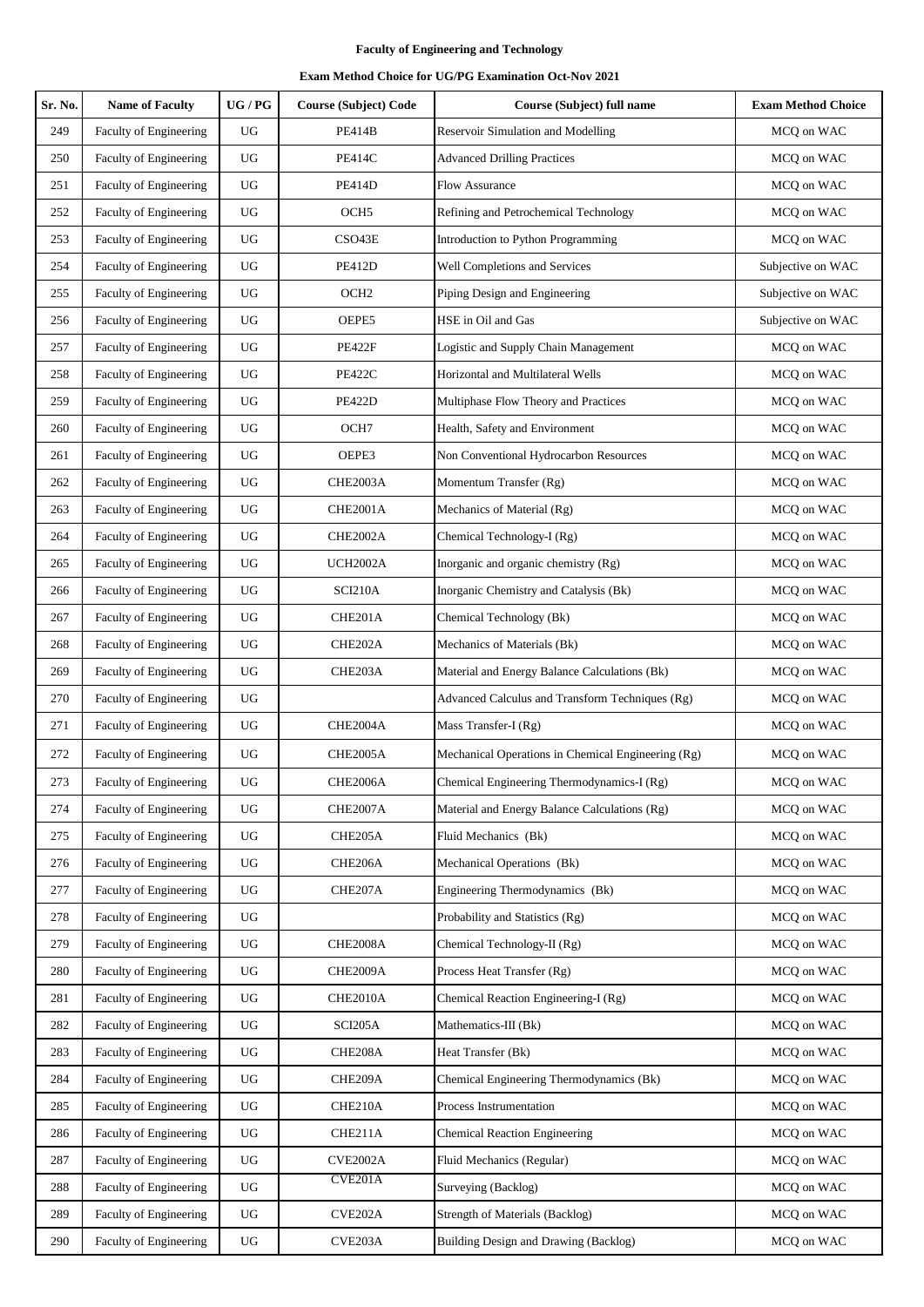| Sr. No. | <b>Name of Faculty</b>        | UG/PG            | <b>Course (Subject) Code</b> | Course (Subject) full name                                     | <b>Exam Method Choice</b> |
|---------|-------------------------------|------------------|------------------------------|----------------------------------------------------------------|---------------------------|
| 291     | Faculty of Engineering        | UG               | CVE204A                      | Construction Materials (Backlog)                               | MCQ on WAC                |
| 292     | Faculty of Engineering        | UG               | CVE <sub>208</sub> A         | Fluid Mechanics (Backlog)                                      | MCQ on WAC                |
| 293     | Faculty of Engineering        | UG               | CVE <sub>209</sub> A         | Analysis of Structures (Backlog)                               | MCQ on WAC                |
| 294     | Faculty of Engineering        | UG               | CVE210A                      | Concrete Technology (Backlog)                                  | MCQ on WAC                |
| 295     | Faculty of Engineering        | UG               | CVE212A                      | Soil Mechanics (Backlog)                                       | MCQ on WAC                |
| 296     | Faculty of Engineering        | UG               | CVE213A                      | Irrigation Engineering (Backlog)                               | MCQ on WAC                |
| 297     | Faculty of Engineering        | UG               | CVE214A                      | Theory of Structures (Backlog)                                 | MCQ on WAC                |
| 298     | Faculty of Engineering        | UG               | CVE215A                      | Environmental Engineering (Backlog)                            | MCQ on WAC                |
| 299     | Faculty of Engineering        | UG               | <b>UMA2002A</b>              | <b>Discrete Mathematics</b>                                    | MCQ on WAC                |
| 300     | <b>Faculty of Engineering</b> | UG               | <b>CET2007A</b>              | Computer Organization and Architecture                         | MCQ on WAC                |
| 301     | Faculty of Engineering        | UG               | <b>CET2008A</b>              | Principles of Programming Languages with Python<br>Programming | MCQ on WAC                |
| 302     | Faculty of Engineering        | UG               | <b>CET2009A</b>              | Data Structures-I with C Programming                           | MCO on WAC                |
| 303     | Faculty of Engineering        | UG               | SCI203A                      | Mathematics -III (Backlog)                                     | MCQ on WAC                |
| 304     | Faculty of Engineering        | UG               | CET207A                      | Data Structures - I (Backlog)                                  | MCQ on WAC                |
| 305     | Faculty of Engineering        | UG               | CET208A                      | Microprocessor and Interfacing Techniques (Backlog)            | MCQ on WAC                |
| 306     | Faculty of Engineering        | <b>UG</b>        | CET209A                      | Data and Mobile Communication (Backlog)                        | MCQ on WAC                |
| 307     | Faculty of Engineering        | UG               | CET210A                      | Data Structures - II (Backlog)                                 | MCQ on WAC                |
| 308     | Faculty of Engineering        | UG               | CET211A                      | Microprocessor and Microcontroller (Backlog)                   | MCQ on WAC                |
| 309     | Faculty of Engineering        | UG               | CET212A                      | Software Engineering and Project Management (Backlog)          | MCQ on WAC                |
| 310     | Faculty of Engineering        | ${\rm U}{\rm G}$ | CET213A                      | Operating System (Backlog)                                     | MCQ on WAC                |
| 311     | Faculty of Engineering        | UG               | CET201A                      | Discrete Structures (Backlog)                                  | MCQ on WAC                |
| 312     | Faculty of Engineering        | UG               | CET202A                      | Principles of Programming Language (Backlog)                   | MCQ on WAC                |
| 313     | Faculty of Engineering        | UG               | CET203A                      | Digital Electronics and Logic Design (Backlog)                 | MCQ on WAC                |
| 314     | Faculty of Engineering        | UG               | CET204A                      | <b>Object Oriented Programming (Backlog)</b>                   | MCQ on WAC                |
| 315     | Faculty of Engineering        | UG               | CET205A                      | Computer Organization and Architecture (Backlog)               | MCQ on WAC                |
| 316     | Faculty of Engineering        | UG               | <b>EEE 1002A</b>             | Signal Analysis(Regular)                                       | MCQ on WAC                |
| 317     | <b>Faculty of Engineering</b> | UG               | <b>EEE 1005A</b>             | Electrical Circuit Analysis(Regular)                           | MCQ on WAC                |
| 318     | <b>Faculty of Engineering</b> | UG               | <b>EEE 2001A</b>             | Electrical Machines -I(Regular)                                | MCQ on WAC                |
| 319     | Faculty of Engineering        | UG               | <b>CET2001A</b>              | Data Structure and Algorithms(Regular)                         | MCQ on WAC                |
| 320     | Faculty of Engineering        | UG               | <b>SCI201A</b>               | Mathematics - III(Backlog)                                     | MCQ on WAC                |
| 321     | <b>Faculty of Engineering</b> | UG               | EEE201A                      | Electrical Circuit Analysis(Backlog)                           | MCQ on WAC                |
| 322     | Faculty of Engineering        | UG               | EEE202A                      | Electrical Machines(Backlog)                                   | MCQ on WAC                |
| 323     | Faculty of Engineering        | UG               | EEE207A                      | Control Systems(Backlog)                                       | MCQ on WAC                |
| 324     | Faculty of Engineering        | UG               | EEE209A                      | Power System Generation and Transmission(Backlog)              | MCQ on WAC                |
| 325     | Faculty of Engineering        | UG               | EEE210A                      | Electromagnetics and Transmission Lines(Backlog)               | MCQ on WAC                |
| 326     | Faculty of Engineering        | ${\rm U}{\rm G}$ | EEE211A                      | Data Communication(Backlog)                                    | MCQ on WAC                |
| 327     | Faculty of Engineering        | UG               | <b>ECE2001A</b>              | Signals and Systems                                            | MCQ on WAC                |
| 328     | <b>Faculty of Engineering</b> | UG               | <b>ECE2002A</b>              | Electronic Devices and Circuits                                | MCQ on WAC                |
| 329     | Faculty of Engineering        | UG               | ECE2003A                     | <b>Digital Electronics</b>                                     | MCQ on WAC                |
| 330     | Faculty of Engineering        | UG               | <b>ECE2011A</b>              | Analog and digital Electronics                                 | MCQ on WAC                |
| 331     | Faculty of Engineering        | UG               | ECE205A/EC221                | Signals and Systems                                            | MCQ on WAC                |
| 332     | Faculty of Engineering        | $_{\rm UG}$      | ECE206A/EC222                | <b>Linear Integrated Circuits</b>                              | MCQ on WAC                |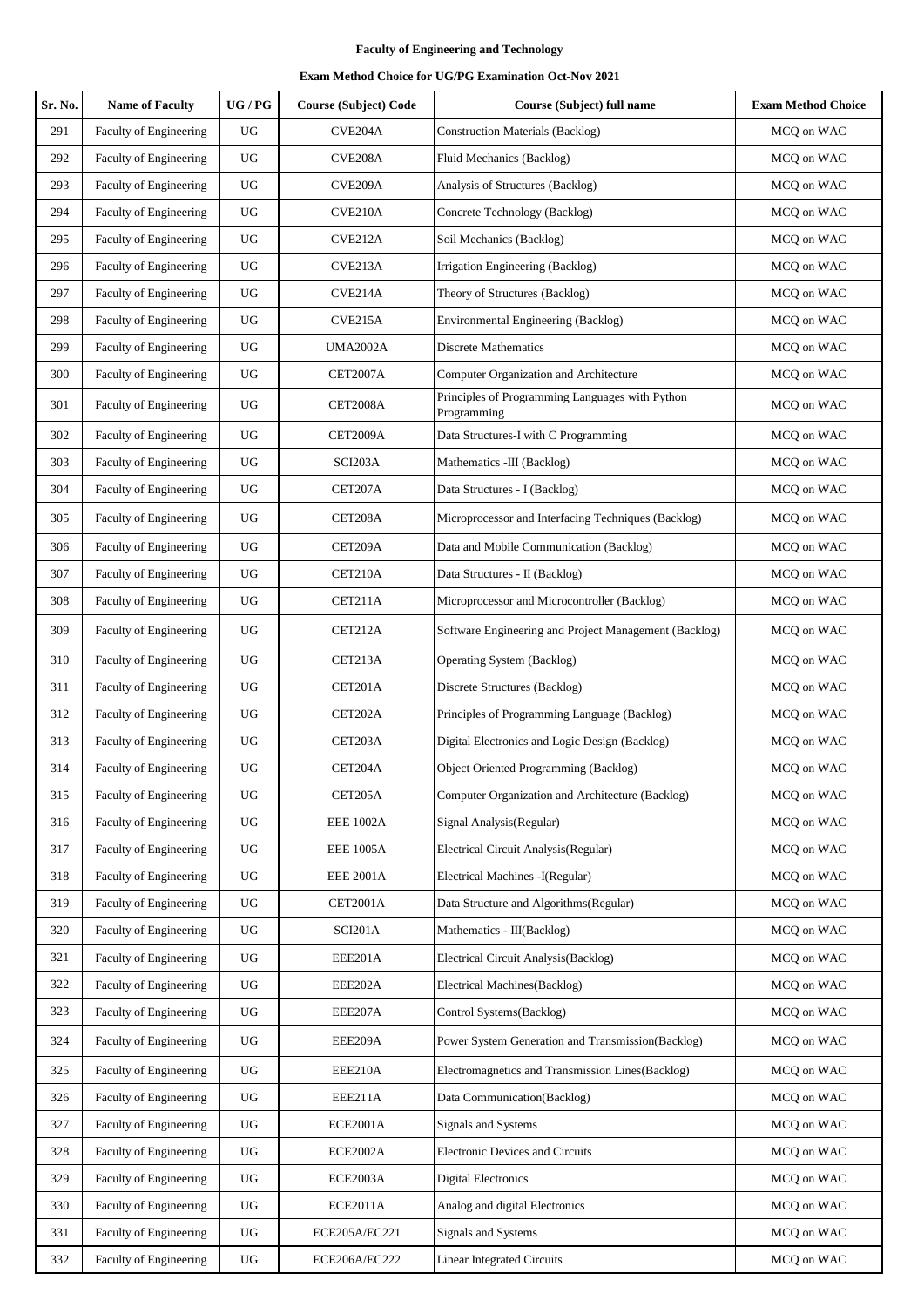| Sr. No. | <b>Name of Faculty</b>        | UG/PG | <b>Course (Subject) Code</b> | Course (Subject) full name                              | <b>Exam Method Choice</b> |
|---------|-------------------------------|-------|------------------------------|---------------------------------------------------------|---------------------------|
| 333     | Faculty of Engineering        | UG    | ECE207A/EC213                | Data Structures and Algorithms                          | MCQ on WAC                |
| 334     | Faculty of Engineering        | UG    | ECE201A/EC211                | <b>Electronic Devices and Circuits</b>                  | MCQ on WAC                |
| 335     | Faculty of Engineering        | UG    | ECE202A/EC212                | <b>Digital Electronics</b>                              | MCQ on WAC                |
| 336     | Faculty of Engineering        | UG    | ECE203A/EC223                | Computer Organization and Microprocessors               | MCQ on WAC                |
| 337     | Faculty of Engineering        | UG    | ECE209A/EC214                | Electronic circuits                                     | MCQ on WAC                |
| 338     | Faculty of Engineering        | UG    | ECE212A/EC231                | Analog Communication                                    | MCQ on WAC                |
| 339     | Faculty of Engineering        | UG    | ECE213A/EC232                | <b>Object Oriented Programming</b>                      | MCQ on WAC                |
| 340     | Faculty of Engineering        | UG    | ECE214A/EC233                | Microcontrollers                                        | MCQ on WAC                |
| 341     | Faculty of Engineering        | UG    | EEE213A                      | Electrical Circuits and Machines(Backlog)               | MCQ on WAC                |
| 342     | <b>Faculty of Engineering</b> | UG    | EE223                        | Electrical Machines(Backlog)                            | MCQ on WAC                |
| 343     | <b>Faculty of Engineering</b> | UG    | <b>CVE2001A</b>              | <b>Strength of Materials</b>                            | MCQ on WAC                |
| 344     | Faculty of Engineering        | UG    | MEE2002A                     | <b>Engineering Thermodynamics</b>                       | MCQ on WAC                |
| 345     | Faculty of Engineering        | UG    | <b>EEE1006A</b>              | Applied Electrical & Electronics Engineering            | MCQ on WAC                |
| 346     | Faculty of Engineering        | UG    | MEE201A                      | Strength of Material (Backlog)                          | MCQ on WAC                |
| 347     | Faculty of Engineering        | UG    | MEE203A                      | Basic thermodynamics (Backlog)                          | MCQ on WAC                |
| 348     | Faculty of Engineering        | UG    | MEE202A                      | Manufacturing Process(Backlog)                          | MCQ on WAC                |
| 349     | Faculty of Engineering        | UG    | MEE206A                      | Fluid Mechanics (Backlog)                               | MCQ on WAC                |
| 350     | Faculty of Engineering        | UG    | MEE205A                      | Theory of Machines (Backlog)                            | MCQ on WAC                |
| 351     | Faculty of Engineering        | UG    | MEE207A                      | Engineering Metallurgy (Backlog)                        | MCQ on WAC                |
| 352     | Faculty of Engineering        | UG    | SCI204A                      | M-III (Backlog)                                         | MCQ on WAC                |
| 353     | Faculty of Engineering        | UG    | MEE210A                      | Design of Machine Elements (Backlog)                    | MCQ on WAC                |
| 354     | Faculty of Engineering        | UG    | MEE208A                      | Applied Thermodynamics (Backlog)                        | MCQ on WAC                |
| 355     | Faculty of Engineering        | UG    | MEE209A                      | Hydraulics and Pneumatics (Backlog)                     | MCO on WAC                |
| 356     | Faculty of Engineering        | UG    | MEE211A                      | Metrology (Backlog)                                     | MCQ on WAC                |
| 357     | Faculty of Engineering        | UG    | EE215/EEE205A                | Appied Electrical and Electronics Engg<br>Backlog)      | MCQ on WAC                |
| 358     | Faculty of Engineering        | UG    | EEE205A                      | Applied Electrical & Electronics Engineering            | MCO on WAC                |
| 359     | Faculty of Engineering        | UG    | SCI208A                      | Oil Field Chemistry                                     | MCQ on WAC                |
| 360     | Faculty of Engineering        | UG    | PEL202A                      | Geomechanis                                             | MCQ on WAC                |
| 361     | <b>Faculty of Engineering</b> | UG    | PEL205A                      | Petroleum Engineering Geology-I                         | MCQ on WAC                |
| 362     | Faculty of Engineering        | UG    | PEL206A                      | <b>Drilling Operations</b>                              | MCQ on WAC                |
| 363     | <b>Faculty of Engineering</b> | UG    | PEL207A                      | Petroleum Engineering Production Operations             | MCQ on WAC                |
| 364     | Faculty of Engineering        | UG    | PEL208A                      | Heat Transfer in Wellbores                              | MCQ on WAC                |
| 365     | Faculty of Engineering        | UG    | PEL209A                      | Chemical Engineering Thermodynamics                     | MCQ on WAC                |
| 366     | Faculty of Engineering        | UG    | PEL210A                      | Petroleum Engineering Field Instrumentation and Control | MCQ on WAC                |
| 367     | Faculty of Engineering        | UG    | PEL211A                      | Reservoir Engineering                                   | MCQ on WAC                |
| 368     | Faculty of Engineering        | UG    | PEL212A                      | <b>Equipment Design and Drawing</b>                     | MCQ on WAC                |
| 369     | Faculty of Engineering        | UG    | PEL201A                      | Fluid Mechanics for Petroleum Engineering Engineers     | MCQ on WAC                |
| 370     | Faculty of Engineering        | UG    | <b>UCH2001A</b>              | Oil Field Chemistry                                     | MCQ on WAC                |
| 371     | Faculty of Engineering        | UG    | <b>PEL2001A</b>              | <b>Equipment Design and Drawing</b>                     | MCQ on WAC                |
| 372     | Faculty of Engineering        | UG    | <b>POE2001A</b>              | Polymer Chemistry (Rg)                                  | MCQ on WAC                |
| 373     | <b>Faculty of Engineering</b> | UG    | <b>POE2002A</b>              | Polymer Materials-I (Rg)                                | MCQ on WAC                |
| 374     | Faculty of Engineering        | UG    | POE208A                      | Polymer Materials - II (Bk)                             | MCQ on WAC                |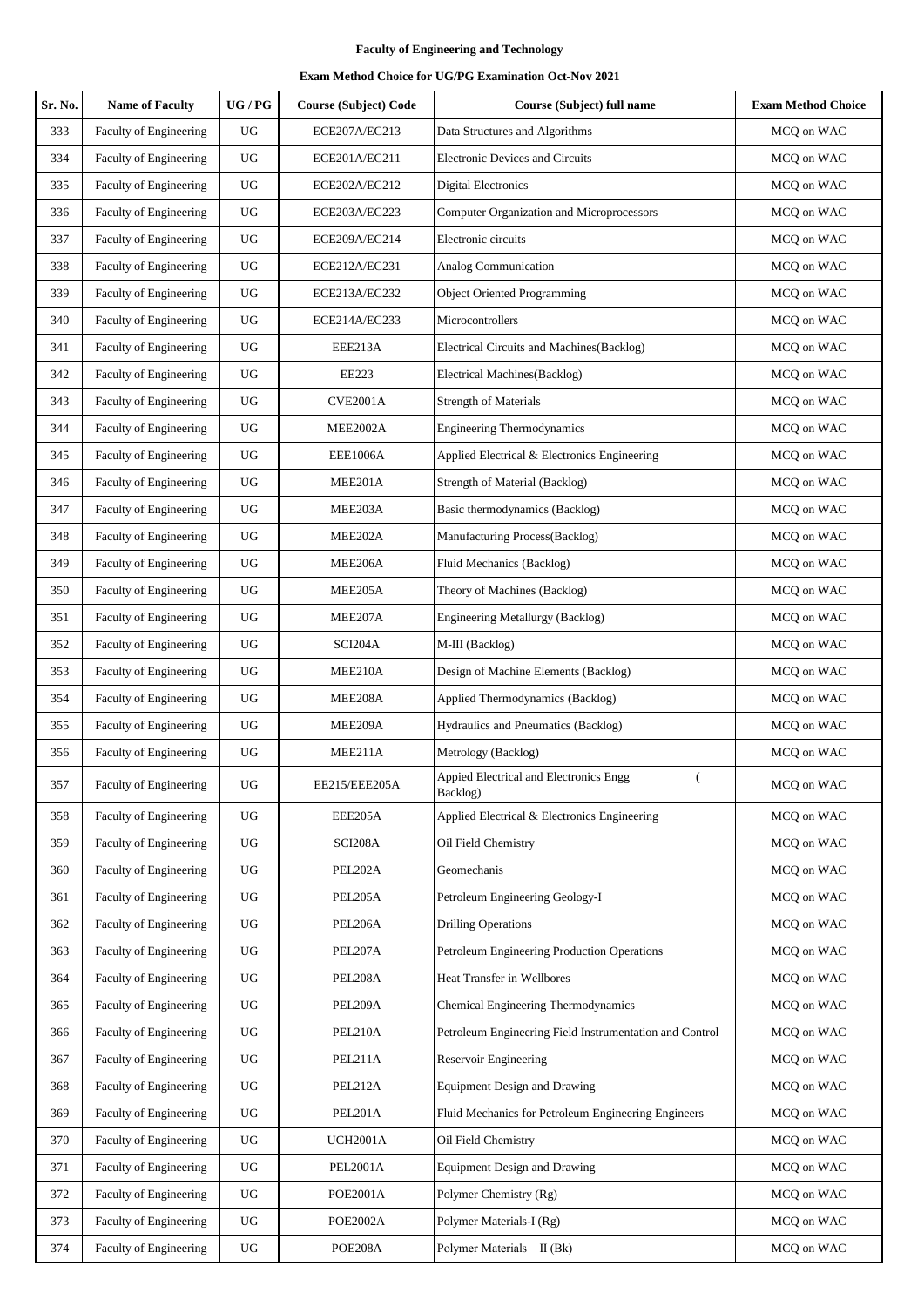| Sr. No. | <b>Name of Faculty</b>        | UG/PG                  | <b>Course (Subject) Code</b> | Course (Subject) full name                          | <b>Exam Method Choice</b> |
|---------|-------------------------------|------------------------|------------------------------|-----------------------------------------------------|---------------------------|
| 375     | Faculty of Engineering        | UG                     | POE210A                      | Polymer Rheology (Bk)                               | MCQ on WAC                |
| 376     | Faculty of Engineering        | UG                     | POE204A                      | Thermodynamics (Bk)                                 | MCQ on WAC                |
| 377     | Faculty of Engineering        | UG                     | SCI206A                      | Physical and Inorganic Chemistry (Bk)               | MCQ on WAC                |
| 378     | Faculty of Engineering        | UG                     | POE209A                      | Polymer Structure Property Relations (Bk)           | MCQ on WAC                |
| 379     | Faculty of Engineering        | UG                     | POE205A                      | Heat Transfer (Bk)                                  | MCQ on WAC                |
| 380     | Faculty of Engineering        | UG                     | POE203A                      | Process Calculations (Bk)                           | MCO on WAC                |
| 381     | Faculty of Engineering        | <b>UG</b>              | POE201A                      | Strength of Materials (Bk)                          | MCQ on WAC                |
| 382     | Faculty of Engineering        | $_{\rm UG}$            | POE202A                      | Fluid Mechanics (Bk)                                | MCQ on WAC                |
| 383     | Faculty of Engineering        | UG                     | SCI209A                      | Organic Chemistry (Bk)                              | MCQ on WAC                |
| 384     | Faculty of Engineering        | UG                     | POE207A                      | Polymer Materials-I (Bk)                            | MCQ on WAC                |
| 385     | Faculty of Engineering        | UG                     | POE206A                      | Polymer Chemistry (Bk)                              | MCQ on WAC                |
| 386     | Faculty of Engineering        | UG                     | <b>MEE2001A</b>              | Engineering Metallurgy(Rg)                          | MCQ on WAC                |
| 387     | Faculty of Engineering        | UG                     | <b>MEE2004A</b>              | Manufacturing Science(Rg)                           | MCQ on WAC                |
| 388     | Faculty of Engineering        | UG                     | <b>CET2005A</b>              | Linux based Python Laboratory(Rg)                   | MCQ on WAC                |
| 389     | Faculty of Engineering        | UG                     | <b>FET1002A</b>              | Indian Constitution(Rg)                             | MCQ on WAC                |
| 390     | Faculty of Engineering        | UG                     | MEE201A/MEG206A              | Strength of Materials(Bk)                           | MCQ on WAC                |
| 391     | Faculty of Engineering        | UG                     | MRA201A/MER102A              | Robotics Kinematics(Bk)                             | MCQ on WAC                |
| 392     | Faculty of Engineering        | UG                     | MEE207A/MEG107A              | Engineering Metallurgy(Bk)                          | MCQ on WAC                |
| 393     | Faculty of Engineering        | UG                     | EEE206A/EE218                | Applied Electrical Engineering(Bk)                  | MCQ on WAC                |
| 394     | Faculty of Engineering        | UG                     | EE219/EEE206A                | Appied Electrical and Electronics Engg(Backlog)     | MCQ on WAC                |
| 395     | Faculty of Engineering        | UG                     | ECPE512                      | Wireless Sensor Network                             | MCQ on WAC                |
| 396     | Faculty of Engineering        | UG                     | ECPE53                       | Mixed Signal CMOS Design                            | MCQ on WAC                |
| 397     | Faculty of Engineering        | UG                     | ECPE54                       | <b>Artificial Neural Networks</b>                   | MCQ on WAC                |
| 398     | Faculty of Engineering        | UG                     | ECPE612                      | Internet of things                                  | MCQ on WAC                |
| 399     | <b>Faculty of Engineering</b> | UG                     | ECPE63                       | <b>Automotive Electronics</b>                       | MCQ on WAC                |
| 400     | Faculty of Engineering        | UG                     | ECPE642                      | <b>Natural Language Processing</b>                  | MCQ on WAC                |
| 401     | Faculty of Engineering        | UG                     | ECOPE614                     | Network Security                                    | MCQ on WAC                |
| 402     | Faculty of Engineering        | UG                     | ECOPE612                     | Internet of things                                  | MCQ on WAC                |
| 403     | Faculty of Engineering        | UG                     | ECOPE651                     | <b>Biomedical Electronics</b>                       | MCQ on WAC                |
| 404     | Faculty of Engineering        | UG                     | ECPE552                      | <b>Agriculture Electronics</b>                      | MCQ on WAC                |
| 405     | Faculty of Engineering        | UG                     | ECPE651                      | <b>Biomedical Electronics</b>                       | Subjective on WAC         |
| 406     | Faculty of Engineering        | UG                     | ECOPE652                     | Robotics and Automation                             | Subjective on WAC         |
| 407     | Faculty of Engineering        | PG                     | <b>ECV611</b>                | Testing & Testability                               | MCQ on WAC                |
| 408     | <b>Faculty of Engineering</b> | PG                     | <b>ECV612</b>                | Artificial Intelligence Techniques and Applications | MCQ on WAC                |
| 409     | Faculty of Engineering        | PG                     | ECV613B                      | Elective IV: Automotive Embedded System             | MCQ on WAC                |
| 410     | Faculty of Engineering        | PG                     | <b>ECE5014A</b>              | Digital VLSI Design                                 | Subjective on WAC         |
| 411     | Faculty of Engineering        | PG                     | <b>ECE5015A</b>              | <b>Embedded System Design</b>                       | Subjective on WAC         |
| 412     | Faculty of Engineering        | PG                     | <b>CES511</b>                | <b>Research Methodology</b>                         | Subjective on WAC         |
| 413     | Faculty of Engineering        | PG                     | <b>CES512</b>                | <b>Advanced Mechanics of Solids</b>                 | MCQ on WAC                |
| 414     | Faculty of Engineering        | PG                     | <b>CES513</b>                | Advanced Design of Steel Structures                 | MCQ on WAC                |
| 415     | Faculty of Engineering        | PG                     | <b>CES521</b>                | <b>Structural Dynamics</b>                          | Subjective on WAC         |
| 416     | Faculty of Engineering        | $\mathbf{P}\mathbf{G}$ | <b>CES522</b>                | Theory of Plates and Shells                         | MCQ on WAC                |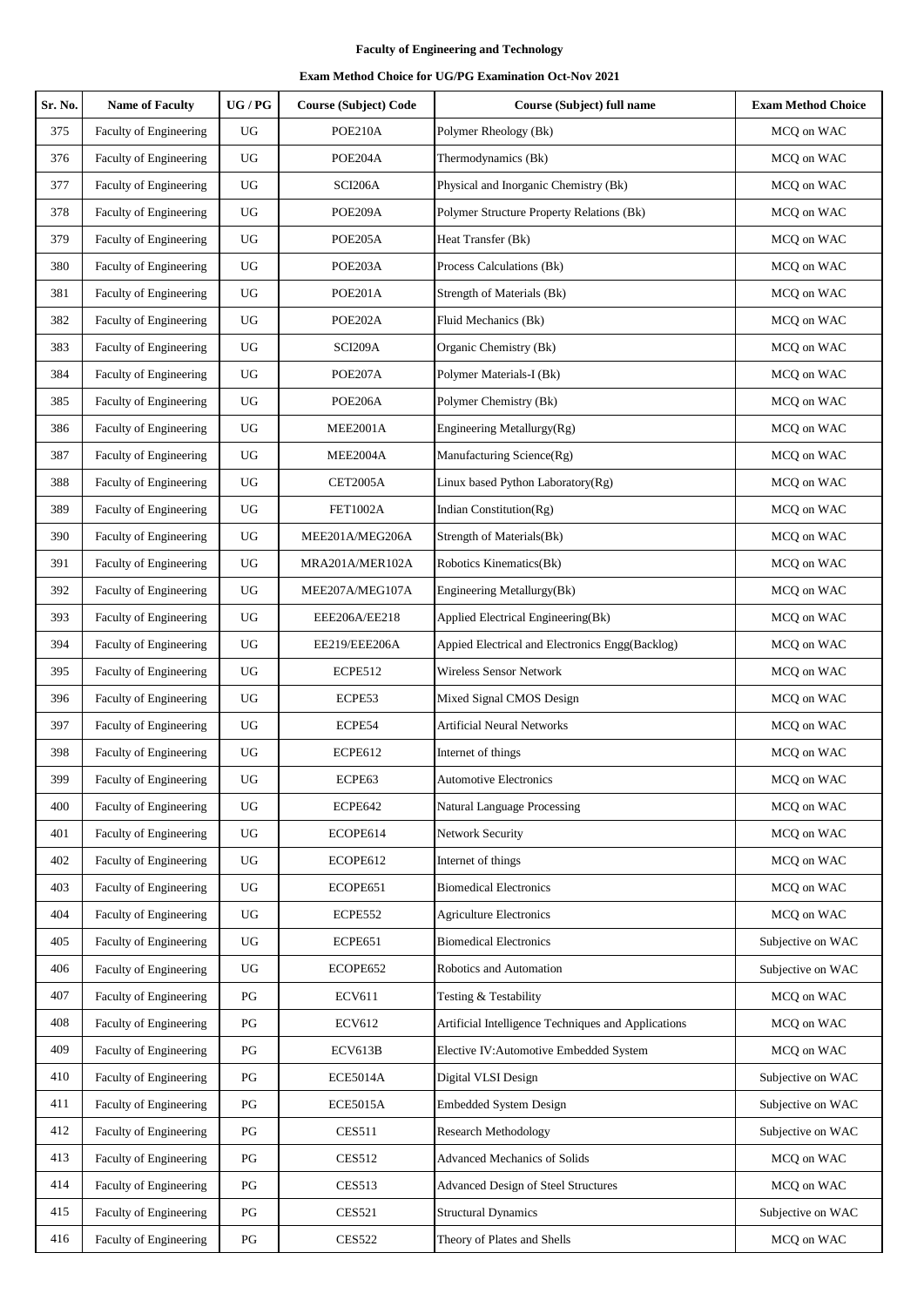| Sr. No. | <b>Name of Faculty</b>        | UG / PG                | <b>Course (Subject) Code</b> | <b>Course (Subject) full name</b>                               | <b>Exam Method Choice</b> |
|---------|-------------------------------|------------------------|------------------------------|-----------------------------------------------------------------|---------------------------|
| 417     | Faculty of Engineering        | PG                     | CES523B                      | Soil Structure Interaction and Advanced Design of<br>Foundation | MCQ on WAC                |
| 418     | Faculty of Engineering        | PG                     | CES523C                      | <b>Biomechanics and Biomaterials</b>                            | MCQ on WAC                |
| 419     | Faculty of Engineering        | PG                     | <b>CES531</b>                | <b>Advanced Design of Concrete Structures</b>                   | MCQ on WAC                |
| 420     | Faculty of Engineering        | PG                     | CES532B                      | Earthquake Resistant Design of Structures                       | MCQ on WAC                |
| 421     | Faculty of Engineering        | PG                     | CES533A                      | Subsea Engineering                                              | MCQ on WAC                |
| 422     | Faculty of Engineering        | PG                     | CES533B                      | Plastic analysis and Design of Steel Structures                 | Subjective on WAC         |
| 423     | Faculty of Engineering        | PG                     | <b>CES611</b>                | Design of Reinforced and Prestressed Bridges                    | MCQ on WAC                |
| 424     | Faculty of Engineering        | PG                     | <b>CES612</b>                | <b>Finite Element Methods</b>                                   | Subjective on WAC         |
| 425     | Faculty of Engineering        | PG                     | CES613B                      | Pre-engineered Buildings                                        | MCQ on WAC                |
| 426     | Faculty of Engineering        | PG                     | CES613C                      | Safety Practices in Construction and Safety Audit               | MCQ on WAC                |
| 427     | Faculty of Engineering        | PG                     | CES613D                      | Structural Audit and Retrofitting                               | MCQ on WAC                |
| 428     | Faculty of Engineering        | PG                     | <b>CES621A</b>               | Civil Infrastucture for Smart City Development                  | MCQ on WAC                |
| 429     | <b>Faculty of Engineering</b> | PG                     | CES621C                      | Deign of Masonry Structures                                     | MCQ on WAC                |
| 430     | Faculty of Engineering        | PG                     | <b>CES631A</b>               | <b>Infrastructure Planning and Management</b>                   | MCQ on WAC                |
| 431     | Faculty of Engineering        | PG                     | CES631B                      | Repair and Maintenance of concrete structures                   | MCQ on WAC                |
| 432     | <b>Faculty of Engineering</b> | PG                     | <b>FET5001A</b>              | <b>Research Methodology</b>                                     | Subjective on WAC         |
| 433     | Faculty of Engineering        | PG                     | <b>CVE5001A</b>              | <b>Advanced Mechanics of Solids</b>                             | MCQ on WAC                |
| 434     | Faculty of Engineering        | PG                     | <b>CVE5002A</b>              | Advanced Design of Steel Structures                             | MCQ on WAC                |
| 435     | Faculty of Engineering        | $\mathbf{P}\mathbf{G}$ | CSD613A                      | Data Security and Data Privacy                                  | Subjective on WAC         |
| 436     | Faculty of Engineering        | PG                     | CSN613A                      | Data Security and Data Privacy                                  | Subjective on WAC         |
| 437     | Faculty of Engineering        | PG                     | <b>UMA5003A</b>              | <b>Advanced Mathematics</b>                                     | MCQ on WAC                |
| 438     | Faculty of Engineering        | PG                     | <b>MEE5022A</b>              | Computer Aided Design                                           | MCQ on WAC                |
| 439     | Faculty of Engineering        | PG                     | <b>MEC611</b>                | Discrete Event System Simulation                                | MCQ on WAC                |
| 440     | Faculty of Engineering        | PG                     | MEC612                       | <b>Computational Fluid Dynamics</b>                             | MCQ on WAC                |
| 441     | <b>Faculty of Engineering</b> | PG                     | MEC613A                      | Bio Mechanics and Meehan Biology                                | MCQ on WAC                |
| 442     | Faculty of Engineering        | PG                     | MEC613B                      | <b>Optimization Techniques</b>                                  | MCQ on WAC                |
| 443     | Faculty of Engineering        | PG                     | MEC613D                      | Supply Chain Management                                         | MCQ on WAC                |
| 444     | Faculty of Engineering        | PG                     | <b>CEM511</b>                | Research Methodology                                            | Subjective on WAC         |
| 445     | Faculty of Engineering        | PG                     | <b>CEM512</b>                | Life Cycle Analysis of Construction Projects                    | Subjective on WAC         |
| 446     | Faculty of Engineering        | PG                     | <b>CEM513</b>                | Advanced Construction Processes, Equipment, Tech.               | MCQ on WAC                |
| 447     | Faculty of Engineering        | PG                     | <b>CEM521</b>                | Project Scheduling and Materials Management                     | Subjective on WAC         |
| 448     | <b>Faculty of Engineering</b> | PG                     | <b>CEM522</b>                | Project Finance and Accounting Systems                          | Subjective on WAC         |
| 449     | Faculty of Engineering        | PG                     | CEM523A                      | <b>Advanced Construction Management Techniques</b>              | Subjective on WAC         |
| 450     | Faculty of Engineering        | PG                     | <b>CEM531</b>                | Statistical Methods in Project Management                       | MCQ on WAC                |
| 451     | Faculty of Engineering        | PG                     | CEM532A                      | <b>OSHAS</b> and Safety Management                              | MCQ on WAC                |
| 452     | Faculty of Engineering        | PG                     | CEM532C                      | Thrust Areas in Project Management                              | Subjective on WAC         |
| 453     | Faculty of Engineering        | PG                     | CEM533D                      | Management for Infrastructure Projects                          | Subjective on WAC         |
| 454     | Faculty of Engineering        | PG                     | <b>CEM534</b>                | Contract Law, Administration and Management                     | Subjective on WAC         |
| 455     | Faculty of Engineering        | PG                     | <b>CEM611</b>                | <b>Operations Research</b>                                      | MCQ on WAC                |
| 456     | Faculty of Engineering        | $\mathbf{P}\mathbf{G}$ | CEM612D                      | Project Risk Management                                         | MCQ on WAC                |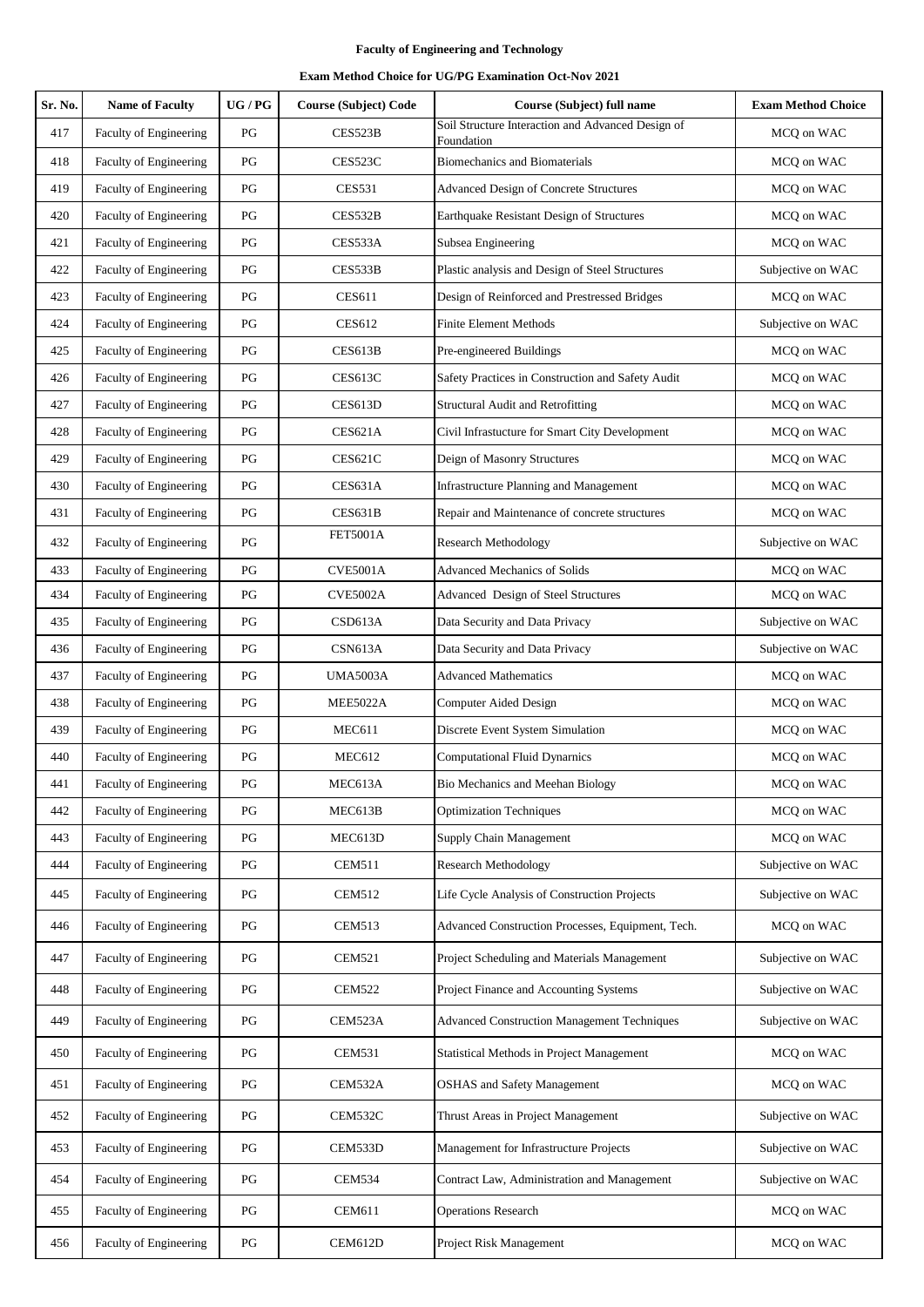| Sr. No. | <b>Name of Faculty</b>        | UG/PG                  | <b>Course (Subject) Code</b> | Course (Subject) full name                                                          | <b>Exam Method Choice</b> |
|---------|-------------------------------|------------------------|------------------------------|-------------------------------------------------------------------------------------|---------------------------|
| 457     | Faculty of Engineering        | PG                     | <b>CEM614</b>                | Total Quality Management in Construction                                            | MCQ on WAC                |
| 458     | Faculty of Engineering        | PG                     | <b>CEM615</b>                | IQ, EQ, SQ applications in Project Management                                       | MCQ on WAC                |
| 459     | Faculty of Engineering        | PG                     | CEM621B                      | <b>Construction Delays: Prevention Remedies</b>                                     | MCQ on WAC                |
| 460     | Faculty of Engineering        | PG                     | <b>CEM631</b>                | Building cost estimation simplified                                                 | MCQ on WAC                |
| 461     | <b>Faculty of Engineering</b> | PG                     | <b>FET5001A</b>              | <b>Research Methodology</b>                                                         | Subjective on WAC         |
| 462     | Faculty of Engineering        | PG                     | <b>CVE5019A</b>              | Life Cycle Analysis of Construction Projects                                        | MCQ on WAC                |
| 463     | Faculty of Engineering        | PG                     | <b>CVE5020A</b>              | Advanced Construction Processes, Equipment, Tech                                    | MCQ on WAC                |
| 464     | Faculty of Engineering        | PG                     | ECC533B                      | Photonic Networks (Elective III)                                                    | Subjective on WAC         |
| 465     | Faculty of Engineering        | $\mathbf{P}\mathbf{G}$ | <b>ECC611</b>                | Internet of Things                                                                  | Subjective on WAC         |
| 466     | Faculty of Engineering        | PG                     | <b>ECC612</b>                | Artificial Intelligence Techniques and Applications                                 | MCQ on WAC                |
| 467     | Faculty of Engineering        | $\mathbf{P}\mathbf{G}$ | ECC613A                      | Software Defined Networks (Elective IV)                                             | Subjective on WAC         |
| 468     | Faculty of Engineering        | PG                     | <b>FET5001A</b>              | Research Methodology                                                                | Subjective on WAC         |
| 469     | Faculty of Engineering        | PG                     | <b>ECE5016A</b>              | <b>Advanced Communication Networks</b>                                              | Subjective on WAC         |
| 470     | Faculty of Engineering        | PG                     | <b>ECE5017A</b>              | Signal Analysis for Communication Systems                                           | Subjective on WAC         |
| 471     | Faculty of Engineering        | PG                     | <b>MEE5041A</b>              | <b>Advanced Finite Element Analysis</b>                                             | MCO on WAC                |
| 472     | Faculty of Engineering        | PG                     | <b>MED531</b>                | <b>Industrial Tribology</b>                                                         | MCQ on WAC                |
| 473     | Faculty of Engineering        | PG                     | <b>MED611</b>                | <b>Optimization Techniques</b>                                                      | Subjective on WAC         |
| 474     | Faculty of Engineering        | PG                     | MED612                       | FEM Finite Element Method                                                           | MCQ on WAC                |
| 475     | Faculty of Engineering        | PG                     | MED613A                      | Robotics                                                                            | Subjective on WAC         |
| 476     | Faculty of Engineering        | PG                     | MED613B                      | NVH & Condition Monitoring                                                          | Subjective on WAC         |
| 477     | Faculty of Engineering        | $\mathbf{P}\mathbf{G}$ | MED613C                      | Design for X                                                                        | Subjective on WAC         |
| 478     | Faculty of Engineering        | PG                     | MEH531 / MET531              | <b>Computational Fluid Dynamics</b>                                                 | MCQ on WAC                |
| 479     | Faculty of Engineering        | PG                     | MEH 611 / MET611             | Heat Transfer Equipment Design                                                      | MCQ on WAC                |
| 480     | Faculty of Engineering        | $\mathbf{P}\mathbf{G}$ | MEH612 / MET612              | Compressible Flows                                                                  | MCQ on WAC                |
| 481     | Faculty of Engineering        | PG                     | MEH613D/MET613D              | Mechanical Measurements and Controls                                                | Subjective on WAC         |
| 482     | <b>Faculty of Engineering</b> | $\mathbf{P}\mathbf{G}$ | MEH613A/MET 613A             | Advances in Engine Technology                                                       | MCQ on WAC                |
| 483     | <b>Faculty of Engineering</b> | PG                     | <b>MEE5001A</b>              | Numerical and Computational Methods                                                 | MCQ on WAC                |
| 484     | Faculty of Engineering        | PG                     | <b>MEE5002A</b>              | Advanced Thermodynamics                                                             | MCQ on WAC                |
| 485     | Faculty of Engineering        | PG                     | <b>UPS6002A</b>              | World Famous Philosophers, Sages/Saints & Great Kings                               | MCQ on WAC                |
| 486     | <b>Faculty of Engineering</b> | PG                     | <b>CET511</b>                | <b>Advanced Engineering Geology</b>                                                 | Subjective on WAC         |
| 487     | <b>Faculty of Engineering</b> | PG                     | <b>CET512</b>                | Tunnels and underground space applications                                          | Subjective on WAC         |
| 488     | Faculty of Engineering        | $\mathbf{P}\mathbf{G}$ | <b>CET513</b>                | <b>Tunnel Engineering</b>                                                           | MCO on WAC                |
| 489     | Faculty of Engineering        | PG                     | <b>CET521</b>                | Rock Mass Characterization                                                          | Subjective on WAC         |
| 490     | <b>Faculty of Engineering</b> | PG                     | <b>CET522</b>                | Planning and geometric design for tunnels and underground<br>space                  | Subjective on WAC         |
| 491     | Faculty of Engineering        | PG                     | <b>CET523</b>                | Project Finance and Accounting Systems(Elective-I)                                  | Subjective on WAC         |
| 492     | Faculty of Engineering        | PG                     | <b>CET531</b>                | Analysis and Design of Tunnel supporting systems                                    | Subjective on WAC         |
| 493     | Faculty of Engineering        | PG                     | <b>CET532</b>                | Advanced excavation techniques for tunnels and<br>underground space                 | MCQ on WAC                |
| 494     | Faculty of Engineering        | PG                     | <b>CET533</b>                | Numerical modeling in ground control (Elective - II)                                | MCQ on WAC                |
| 495     | Faculty of Engineering        | PG                     | <b>CET534</b>                | Contracts, Legal aspects in tunnels and underground<br>construction (Elective -III) | Subjective on WAC         |
| 496     | Faculty of Engineering        | PG                     | CET611                       | Tunnel Safety and hazard analysis                                                   | Subjective on WAC         |
| 497     | Faculty of Engineering        | PG                     | CET612                       | Tunnel Design Philosophies of SCL and SEM<br>(Elective -IV)                         | Subjective on WAC         |